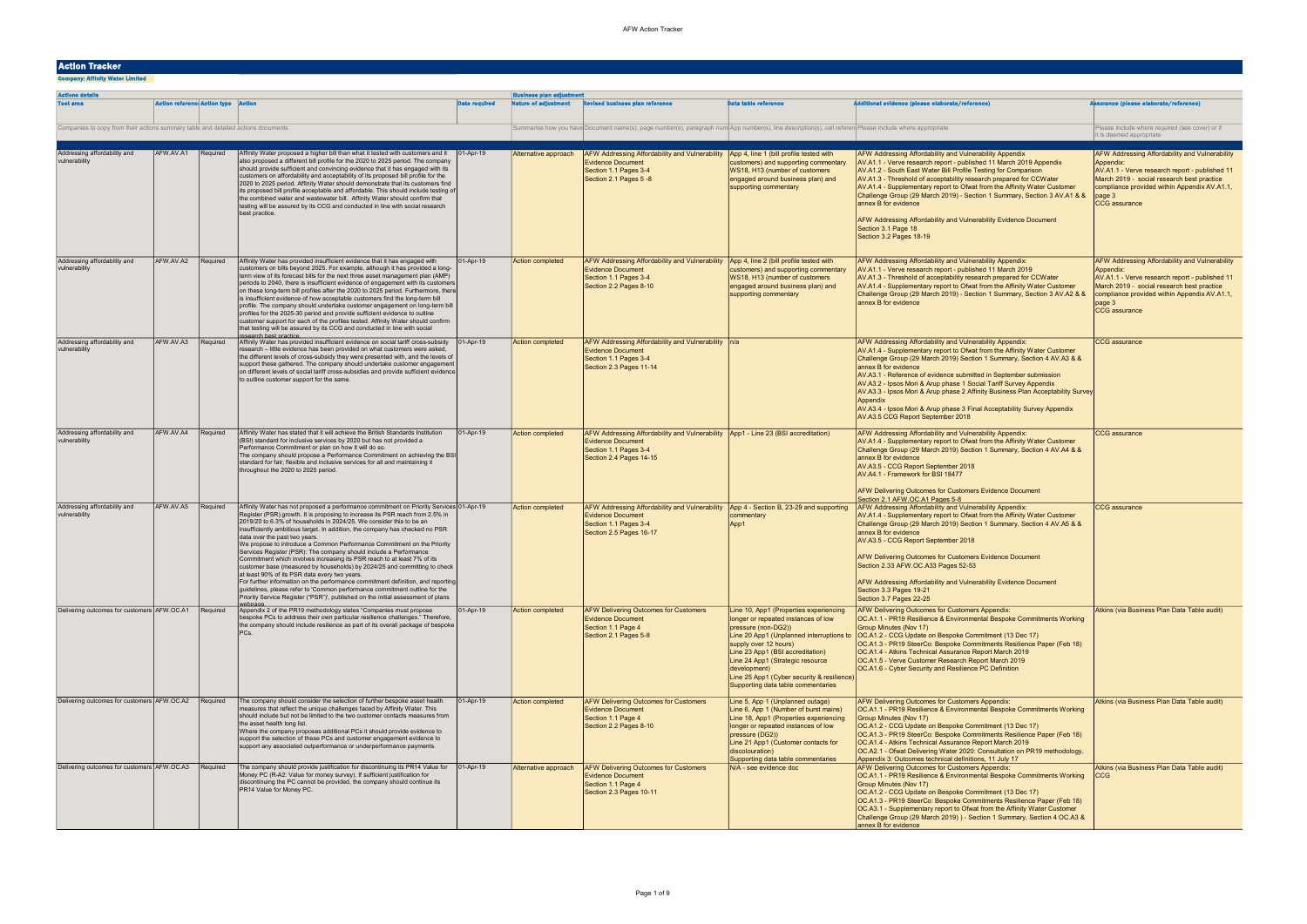| <b>Actions details</b>                                                            |                                              |                                                                                                                                                                                                                                                                                                                                                                                                                                                                                                                                                                                                                                                                                                                                                                                                                                                                                                                                                                                                                                                                                                                                                                                       |                      | <b>Business plan adjustment</b> |                                                                                                                                                          |                                                                                                                                                                                                                                                                                                                                                                                                                                                                                   |                                                                                                                                                                                                                                                                                                                                                                                                                                                                                                                                   |                                                                         |  |
|-----------------------------------------------------------------------------------|----------------------------------------------|---------------------------------------------------------------------------------------------------------------------------------------------------------------------------------------------------------------------------------------------------------------------------------------------------------------------------------------------------------------------------------------------------------------------------------------------------------------------------------------------------------------------------------------------------------------------------------------------------------------------------------------------------------------------------------------------------------------------------------------------------------------------------------------------------------------------------------------------------------------------------------------------------------------------------------------------------------------------------------------------------------------------------------------------------------------------------------------------------------------------------------------------------------------------------------------|----------------------|---------------------------------|----------------------------------------------------------------------------------------------------------------------------------------------------------|-----------------------------------------------------------------------------------------------------------------------------------------------------------------------------------------------------------------------------------------------------------------------------------------------------------------------------------------------------------------------------------------------------------------------------------------------------------------------------------|-----------------------------------------------------------------------------------------------------------------------------------------------------------------------------------------------------------------------------------------------------------------------------------------------------------------------------------------------------------------------------------------------------------------------------------------------------------------------------------------------------------------------------------|-------------------------------------------------------------------------|--|
| <b>Test area</b>                                                                  | <b>Action reference Action type   Action</b> |                                                                                                                                                                                                                                                                                                                                                                                                                                                                                                                                                                                                                                                                                                                                                                                                                                                                                                                                                                                                                                                                                                                                                                                       | <b>Date required</b> | <b>lature of adjustment</b>     | <b>Revised business plan reference</b>                                                                                                                   | <b>Data table reference</b>                                                                                                                                                                                                                                                                                                                                                                                                                                                       | itional evidence (please elaborate/reference)                                                                                                                                                                                                                                                                                                                                                                                                                                                                                     | urance (please elaborate/reference)                                     |  |
| Companies to copy from their actions summary table and detailed actions documents |                                              |                                                                                                                                                                                                                                                                                                                                                                                                                                                                                                                                                                                                                                                                                                                                                                                                                                                                                                                                                                                                                                                                                                                                                                                       |                      |                                 | Summarise how you have Document name(s), page number(s), paragraph num App number(s), line description(s), cell referen Please include where appropriate |                                                                                                                                                                                                                                                                                                                                                                                                                                                                                   |                                                                                                                                                                                                                                                                                                                                                                                                                                                                                                                                   | Please include where required (see cover) or if                         |  |
| Delivering outcomes for customers AFW.OC.A4                                       | Required                                     | The company should reconsider the ODI rates proposed and provide further                                                                                                                                                                                                                                                                                                                                                                                                                                                                                                                                                                                                                                                                                                                                                                                                                                                                                                                                                                                                                                                                                                              | 01-Apr-19            | Alternative approach            | <b>AFW Delivering Outcomes for Customers</b>                                                                                                             | N/A - see evidence doc                                                                                                                                                                                                                                                                                                                                                                                                                                                            | <b>AFW Delivering Outcomes for Customers Appendix:</b>                                                                                                                                                                                                                                                                                                                                                                                                                                                                            | it is deemed appropriate<br>Atkins (via Business Plan Data Table audit) |  |
|                                                                                   |                                              | evidence, either from its own customer base or wider industry studies, to<br>demonstrate that the marginal benefit estimates used are reflective of its<br>customers' preferences and valuations, or conduct further engagement to<br>develop triangulated ODI rates that are based on a broader range of customer<br>evidence.<br>In cases of rejection or revisions to enhancement expenditure or a cost<br>adjustment claim, the company should consider the implications, if any, for the<br>associated level of the PC and ODI incentive rates proposed, and provide<br>evidence to justify any changes to its business plan submission. In cases<br>where a scheme will no longer be undertaken, the company should consider the<br>removal of the associated scheme-specific PC.<br>The company should provide further evidence to detail the estimation of<br>forecast efficient marginal costs within its ODI rate calculations, in line with our<br>PR19 Final Methodology. In particular, the company should provide evidence to<br>demonstrate how these marginal cost estimates relate to the cost adjustment<br>aims or enhancement expenditure proposed by the company |                      |                                 | <b>Evidence Document</b><br>Section 1.1 Page 4<br>Section 2.4 Pages 12-14                                                                                |                                                                                                                                                                                                                                                                                                                                                                                                                                                                                   | OC.A4.1 - Ofwat, technical Appendix 1: Delivering Outcomes for Customers<br>January 2019, pg 28                                                                                                                                                                                                                                                                                                                                                                                                                                   |                                                                         |  |
| Delivering outcomes for customers AFW.OC.A5                                       | Required                                     | The company should provide further explanation of how its ODI package<br>incentivises it, through better aligning the interests of management and<br>shareholders with customers, to deliver on its PCs to customers or it should<br>revise its package to do so.<br>The company should provide further evidence, such as its initial engagement<br>and acceptability research, to confirm that the package is aligned with both<br>ustomer and company priorities or it should revise its package to do so.                                                                                                                                                                                                                                                                                                                                                                                                                                                                                                                                                                                                                                                                          | 01-Apr-19            | Action completed                | <b>AFW Delivering Outcomes for Customers</b><br><b>Evidence Document</b><br>Section 1.1 Page 4<br>Section 2.5 Pages 14-17                                | N/A - see evidence doc                                                                                                                                                                                                                                                                                                                                                                                                                                                            | <b>AFW Delivering Outcomes for Customers Appendix:</b><br>OC.A1.4 - Atkins Technical Assurance Report March 2019                                                                                                                                                                                                                                                                                                                                                                                                                  | Atkins (via Business Plan Data Table audit)                             |  |
| Delivering outcomes for customers AFW.OC.A6                                       | Required                                     | The company should increase its asset health underperformance payments in   01-Apr-19<br>order to protect customers from poor performance or provide convincing<br>evidence to demonstrate that its current proposals are in the interests of its<br>customers (over the long and short term).<br>The company should provide sufficient evidence that its customers support its<br>proposed asset health outperformance payments. If it cannot do this, the<br>company should remove the outperformance payments.<br>The company should provide a clear list of what it considers to be its asset<br>health PCs, and state its P10 underperformance payments and P90<br>outperformance payments for each of its asset health ODIs in £m and as a<br>percentage of RoRE. In general underperformance payments should be higher<br>an outperformance payments                                                                                                                                                                                                                                                                                                                           |                      | <b>Action completed</b>         | <b>AFW Delivering Outcomes for Customers</b><br><b>Evidence Document</b><br>Section 1.1 Page 4<br>Section 2.6 Pages 17-20                                | Line 5, App 1 (Unplanned outage)<br>Line 6, App 1 (Number of burst mains)<br>Line 18, App1 (Properties experiencing<br>longer or repeated instances of low<br>pressure (DG2))<br>Line 21 App1 (Customer contacts for<br>discolouration)<br>Supporting data table commentaries                                                                                                                                                                                                     | <b>AFW Delivering Outcomes for Customers Appendix:</b><br>OC.A1.4 - Atkins Technical Assurance Report March 2019<br>AFW Delivering Outcomes for Customers Evidence Document<br>Section 2.4 Pages 12-14 (OC.A4)<br>Section 2.1 Pages 5-8 (OC.A1)<br>Section 2.2 Pages 8-10 (OC.A2)                                                                                                                                                                                                                                                 | Atkins (via Business Plan Data Table audit)                             |  |
| Delivering outcomes for customers AFW.OC.A7                                       | Required                                     | The company should apply additional protections through an appropriate<br>outperformance payment sharing mechanism and by implementing caps on<br>individual PCs which could result in material outperformance payments. The<br>payment sharing mechanism and caps to material ODIs should be applied in<br>accordance with guidance provided in the 'Technical appendix 1: Delivering<br>outcomes for customers'                                                                                                                                                                                                                                                                                                                                                                                                                                                                                                                                                                                                                                                                                                                                                                     | 01-Apr-19            | <b>Action completed</b>         | <b>AFW Delivering Outcomes for Customers</b><br><b>Evidence Document</b><br>Section 1.1 Page 4<br>Section 2.7 Pages 20-21                                | N/A - see evidence doc                                                                                                                                                                                                                                                                                                                                                                                                                                                            | <b>AFW Delivering Outcomes for Customers Appendix:</b><br>OC.A1.4 - Atkins Technical Assurance Report March 2019                                                                                                                                                                                                                                                                                                                                                                                                                  | Atkins (via Business Plan Data Table audit)                             |  |
| Delivering outcomes for customers AFW.OC.A8                                       | Required                                     | Supply interruptions greater than 3 hours: For this common PC we expect all   01-Apr-19<br>companies' service levels to reflect the values we have calculated for each year<br>of the 2020 to 2025 period.                                                                                                                                                                                                                                                                                                                                                                                                                                                                                                                                                                                                                                                                                                                                                                                                                                                                                                                                                                            |                      | <b>Action completed</b>         | <b>AFW Delivering Outcomes for Customers</b><br><b>Evidence Document</b><br>Section 1.1 Page 4<br>Section 2.8 Page 21                                    | Line 1, App1, Columns AQ:AU<br>Supporting data table commentaries                                                                                                                                                                                                                                                                                                                                                                                                                 | <b>AFW Delivering Outcomes for Customers Appendix:</b><br>OC.A1.4 - Atkins Technical Assurance Report March 2019                                                                                                                                                                                                                                                                                                                                                                                                                  | Atkins (via Business Plan Data Table audit)                             |  |
| Delivering outcomes for customers AFW.OC.A9                                       | Required                                     | Supply interruptions greater than 3 hours: The company should explain why its   01-Apr-19<br>proposed rates differ from our assessment of the reasonable range around the<br>industry average (as set out in 'Technical appendix 1: Delivering outcomes for<br>customers') and demonstrate that this variation is consistent with customers'<br>underlying preferences and priorities for service improvements in supply<br>interruptions<br>The company should also provide the additional information set out in<br>'Technical appendix 1: Delivering outcomes for customers' to allow us to better<br>understand the causes of variation in ODI rates for supply interruptions and<br>assess the appropriateness of the company's customer valuation evidence<br>upporting its ODL                                                                                                                                                                                                                                                                                                                                                                                                 |                      | <b>Action completed</b>         | <b>AFW Delivering Outcomes for Customers</b><br><b>Evidence Document</b><br>Section 1.1 Page 4<br>Section 2.9 Pages 22-23                                | <b>Taken Ofwat rates from Ofwat, "Technical</b><br>appendix 1: Delivering outcomes for<br>customers" January 2019, see Line 1,<br>App1<br>Supporting data table commentaries                                                                                                                                                                                                                                                                                                      | AFW Delivering Outcomes for Customers Appendix:<br>OC.A1.4 - Atkins Technical Assurance Report March 2019                                                                                                                                                                                                                                                                                                                                                                                                                         | Atkins (via Business Plan Data Table audit)                             |  |
| Delivering outcomes for customers AFW.OC.A10 Required                             |                                              | Supply interruptions greater than 3 hours: The company should remove the<br>proposed outperformance deadband and propose appropriate incentives that<br>are supported by its customers.<br>The company should reconsider whether to apply an underperformance collar<br>to this PC, taking account of its broader approach to customer protection.<br>If the company decides to retain the deadband or the collar, it should provide a<br>convincing ODI-specific justifications for these decisions.                                                                                                                                                                                                                                                                                                                                                                                                                                                                                                                                                                                                                                                                                 | 01-Apr-19            | Alternative approach            | <b>AFW Delivering Outcomes for Customers</b><br><b>Evidence Document</b><br>Section 1.1 Page 4<br>Section 2.10 Pages 23-24                               | We have removed the deadband which<br>means underperformance results in<br>financial exposure immediately.<br>We have amended our underperformance January 2019, pg 31<br>collar to be at the equivalent of 5 minutes<br>above the Ofwat proposed PC level.<br>Given the underlying increase in incentive Section 2.4 Pages 12-14 (OC.A4)<br>rates any operational underperformance<br>now carries more financial risk.<br>See App1, Line 1<br>Supporting data table commentaries | <b>AFW Delivering Outcomes for Customers Appendix:</b><br>OC.A1.4 - Atkins Technical Assurance Report March 2019<br>OC.A4.1 - Ofwat, technical Appendix 1: Delivering Outcomes for Customers<br>AFW Delivering Outcomes for Customers Evidence Document                                                                                                                                                                                                                                                                           | Atkins (via Business Plan Data Table audit)                             |  |
| Delivering outcomes for customers AFW.OC.A11 Required                             |                                              | Leakage: The company should reconsider its proposed service levels and<br>ensure that they are stretching and meet the upper quartile values or provide<br>compelling evidence to demonstrate why this level cannot be achieved. Based<br>on the forecast data provided by companies in the September 2018 business<br>plan submission the upper quartile values are 75 litres/property/day and 5.42<br>m3/km of mains/day. The company should clearly set out the evidence and<br>rationale for the revised targets.                                                                                                                                                                                                                                                                                                                                                                                                                                                                                                                                                                                                                                                                 | 01-Apr-19            | Action completed                | <b>AFW Delivering Outcomes for Customers</b><br><b>Evidence Document</b><br>Section 1.1 Page 4<br>Section 2.11 Pages 24-26                               | Targeting 18.5% reduction (in absolute<br>terms) over AMP7 (lower in 3-yr average<br>terms). Based on PR19 BP submissions<br>this should put us as UQ.<br>Line 2, App1<br>Supporting data table commentaries                                                                                                                                                                                                                                                                      | AFW Delivering Outcomes for Customers Appendix:<br>OC.A1.4 - Atkins Technical Assurance Report March 2019<br>OC.A11.1 - rdWRMP Atkins Report<br>OC.A11.2 - NERE Economic Consulting - Assessing Ofwat's funding and<br>incentives targets for leakage reduction<br>OC.A3.1 - Supplementary report to Ofwat from the Affinity Water Customer<br>Challenge Group (29 March 2019) - Section 1 Summary, Section 4 OC.A11 &<br>annex B for evidence<br>AFW Securing Cost Efficiency Evidence Document<br>Section 2.1 Page 4-14 (CE.A1) | Atkins (via Business Plan Data Table audit)<br><b>CCG</b>               |  |
| Delivering outcomes for customers AFW.OC.A12 Required                             |                                              | Leakage: The company should provide further evidence to justify the use of an  01-Apr-19<br>outperformance payment for this PC, including evidence of customer support.                                                                                                                                                                                                                                                                                                                                                                                                                                                                                                                                                                                                                                                                                                                                                                                                                                                                                                                                                                                                               |                      | Action completed                | <b>AFW Delivering Outcomes for Customers</b><br><b>Evidence Document</b><br>Section 1.1 Page 4<br>Section 2.12 Pages 26-27                               | N/A - see evidence doc                                                                                                                                                                                                                                                                                                                                                                                                                                                            | <b>AFW Delivering Outcomes for Customers Appendix:</b><br>OC.A1.4 - Atkins Technical Assurance Report March 2019<br>OC.A1.5 - Verve Customer Research Report March 2019<br>OC.A12.1 - Leakage Customer Engagement Evidence                                                                                                                                                                                                                                                                                                        | Atkins (via Business Plan Data Table audit)                             |  |
| Delivering outcomes for customers AFW.OC.A13 Required                             |                                              | Leakage: The company should explain why its proposed rates differ from our<br>assessment of the reasonable range around the industry average (as set out in<br>'Technical appendix 1: Delivering outcomes for customers') and demonstrate<br>that this variation is consistent with customers' underlying preferences and<br>priorities for service improvements in leakage<br>The company should also provide the additional information set out in<br>Technical appendix 1: Delivering outcomes for customers' to allow us to better<br>understand the causes of variation in ODI rates for leakage and assess the<br>appropriateness of the company's customer valuation evidence supporting its                                                                                                                                                                                                                                                                                                                                                                                                                                                                                   | $ 01-Apr-19 $        | Action completed                | <b>AFW Delivering Outcomes for Customers</b><br><b>Evidence Document</b><br>Section 1.1 Page 4<br>Section 2.13 Pages 27-28                               | <b>Taken Ofwat rates from Ofwat, "Technical</b><br>appendix 1: Delivering outcomes for<br>customers" January 2019, see Line 2,<br>App1<br>Supporting data table commentaries                                                                                                                                                                                                                                                                                                      | <b>AFW Delivering Outcomes for Customers Appendix:</b><br>OC.A1.4 - Atkins Technical Assurance Report March 2019<br>OC.A4.1 - Ofwat, technical Appendix 1: Delivering Outcomes for Customers<br>January 2019, pg 28                                                                                                                                                                                                                                                                                                               | Atkins (via Business Plan Data Table audit)                             |  |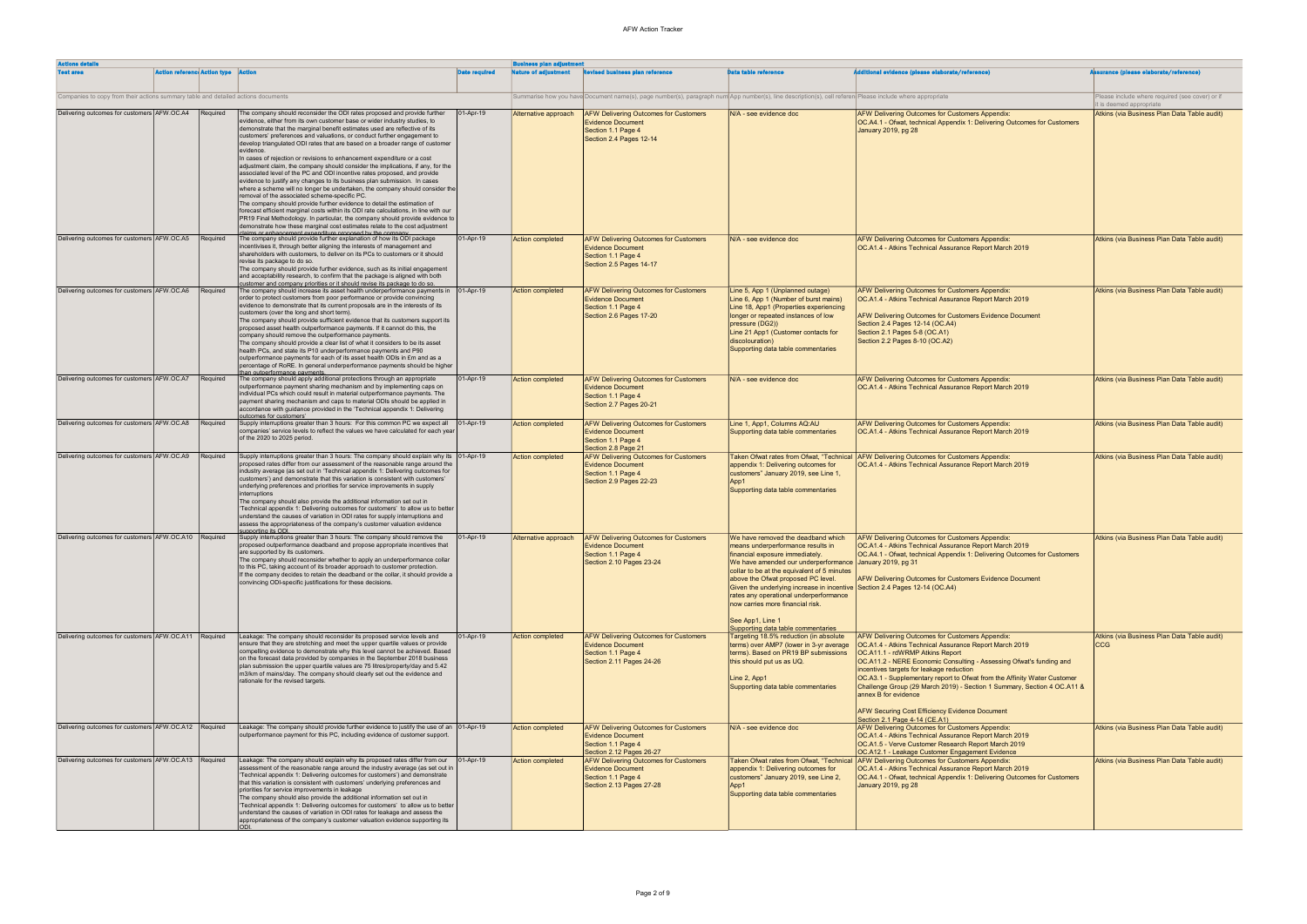| <b>Actions details</b>                                                            |                                                                                                                                                                                                                                                                                                                                                                                                                                                                                                                                                                                                                                                                                                                                                                                                                                                                           |                      | <b>Business plan adjustment</b> |                                                                                                                                                          |                                                                                                                                                                                                                   |                                                                                                                                                                                                                                             |                                                                             |
|-----------------------------------------------------------------------------------|---------------------------------------------------------------------------------------------------------------------------------------------------------------------------------------------------------------------------------------------------------------------------------------------------------------------------------------------------------------------------------------------------------------------------------------------------------------------------------------------------------------------------------------------------------------------------------------------------------------------------------------------------------------------------------------------------------------------------------------------------------------------------------------------------------------------------------------------------------------------------|----------------------|---------------------------------|----------------------------------------------------------------------------------------------------------------------------------------------------------|-------------------------------------------------------------------------------------------------------------------------------------------------------------------------------------------------------------------|---------------------------------------------------------------------------------------------------------------------------------------------------------------------------------------------------------------------------------------------|-----------------------------------------------------------------------------|
| <b>Action reference Action type Action</b><br><b>Test area</b>                    |                                                                                                                                                                                                                                                                                                                                                                                                                                                                                                                                                                                                                                                                                                                                                                                                                                                                           | <b>Date required</b> | Nature of adjustment            | <b>Revised business plan reference</b>                                                                                                                   | <b>Data table reference</b>                                                                                                                                                                                       | <b>Additional evidence (please elaborate/reference)</b>                                                                                                                                                                                     | <b>issurance (please elaborate/reference)</b>                               |
| Companies to copy from their actions summary table and detailed actions documents |                                                                                                                                                                                                                                                                                                                                                                                                                                                                                                                                                                                                                                                                                                                                                                                                                                                                           |                      |                                 | Summarise how you have Document name(s), page number(s), paragraph num App number(s), line description(s), cell referen Please include where appropriate |                                                                                                                                                                                                                   |                                                                                                                                                                                                                                             | Please include where required (see cover) or if<br>it is deemed appropriate |
| Delivering outcomes for customers AFW.OC.A14 Required                             | Leakage: The company should provide further ODI-specific evidence to support 01-Apr-19<br>its use of a cap and a collar, whilst also considering how its use of these                                                                                                                                                                                                                                                                                                                                                                                                                                                                                                                                                                                                                                                                                                     |                      | Alternative approach            | <b>AFW Delivering Outcomes for Customers</b><br><b>Evidence Document</b>                                                                                 | We have amended our underperformance<br>collar but not removed it. We have set it                                                                                                                                 | <b>AFW Delivering Outcomes for Customers Appendix:</b><br>OC.A1.4 - Atkins Technical Assurance Report March 2019                                                                                                                            | Atkins (via Business Plan Data Table audit)                                 |
|                                                                                   | features aligns with its broader approach to customer protection.<br>The company's evidence should include justification for the levels at which the<br>cap and collar are set, with the company explaining why these levels are<br>appropriate and in customers' interests. The company should consider a more<br>appropriate balance of risk by amending the cap and collar.                                                                                                                                                                                                                                                                                                                                                                                                                                                                                            |                      |                                 | Section 1.1 Page 4<br><b>Section 2.14 Pages 28-29</b>                                                                                                    | symmetrically in line with the<br>outperformance cap i.e. both the collar<br>and cap set to apply 0.5 MI/d beyond P10<br>and P90 performance forecasts.<br>See App1, Line 2<br>Supporting data table commentaries | OC.A4.1 - Ofwat, technical Appendix 1: Delivering Outcomes for Customers<br>January 2019, pg 10<br><b>AFW Delivering Outcomes for Customers Evidence Document</b><br>Section 2.7 Pages 20-21 (OC.A7)                                        |                                                                             |
| Delivering outcomes for customers AFW.OC.A15 Required                             | Per capita consumption: The company should explain why its proposed rates<br>differ from our assessment of the reasonable range around the industry<br>average (as set out in 'Technical appendix 1: Delivering outcomes for<br>customers') and demonstrate that this variation is consistent with customers'<br>underlying preferences and priorities for service improvements in per capita<br>consumption.<br>The company should also provide the additional information set out in<br>'Technical appendix 1: Delivering outcomes for customers' to allow us to better<br>understand the causes of variation in ODI rates for per capita consumption and<br>assess the appropriateness of the company's customer valuation evidence<br>supporting its ODL                                                                                                              | 01-Apr-19            | <b>Action completed</b>         | <b>AFW Delivering Outcomes for Customers</b><br><b>Evidence Document</b><br>Section 1.1 Page 4<br>Section 2.15 Pages 29-30                               | Taken Ofwat rates from Ofwat. "Technical<br>appendix 1: Delivering outcomes for<br>customers" January 2019, see Line 3,<br>Supporting data table commentaries                                                     | AFW Delivering Outcomes for Customers Appendix:<br>OC.A1.4 - Atkins Technical Assurance Report March 2019<br>OC.A4.1 - Ofwat, technical Appendix 1: Delivering Outcomes for Customers<br>January 2019, pg 10                                | Atkins (via Business Plan Data Table audit)                                 |
| Delivering outcomes for customers AFW.OC.A16 Required                             | Gaps & Voids: The company should revise its target to include reductions in the<br>first year of the plan and to target more stretching reductions. It should clearly<br>set out the evidence and rationale for the revised target or if it retains the<br>original targets it should set out why this is in the customers interests.                                                                                                                                                                                                                                                                                                                                                                                                                                                                                                                                     | 01-Apr-19            | <b>Action completed</b>         | <b>AFW Delivering Outcomes for Customers</b><br><b>Evidence Document</b><br>Section 1.1 Page 4<br>Section 2.16 Pages 30-31                               | Line 14, App1, Columns AQ:AU<br>Supporting data table commentaries                                                                                                                                                | <b>AFW Delivering Outcomes for Customers Appendix:</b><br><b>OC.A1.4 - Atkins Technical Assurance Report March 2019</b>                                                                                                                     | Atkins (via Business Plan Data Table audit)                                 |
| Delivering outcomes for customers AFW.OC.A17 Required                             | Gaps & Voids: The company should provide evidence to demonstrate that an<br>outperformance payment would benefit customers and that it is designed in<br>such a way that does not create perverse incentives with respect to the timely<br>and accurate registration of void sites.                                                                                                                                                                                                                                                                                                                                                                                                                                                                                                                                                                                       | 01-Apr-19            | <b>Action completed</b>         | <b>AFW Delivering Outcomes for Customers</b><br><b>Evidence Document</b><br>Section 1.1 Page 4<br>Section 2.17 Pages 31-32                               | N/A - see evidence doc                                                                                                                                                                                            | <b>AFW Delivering Outcomes for Customers Appendix:</b><br>OC.A1.4 - Atkins Technical Assurance Report March 2019                                                                                                                            | Atkins (via Business Plan Data Table audit)                                 |
| Delivering outcomes for customers AFW.OC.A18 Required                             | Gaps & Voids: The company should outline the basis on which its ODI rates<br>have been calculated and demonstrate that they do not exceed the reduction ir<br>bills that customers would experience from a reduction in void sites.                                                                                                                                                                                                                                                                                                                                                                                                                                                                                                                                                                                                                                       | 01-Apr-19            | <b>Action completed</b>         | <b>AFW Delivering Outcomes for Customers</b><br><b>Evidence Document</b><br>Section 1.1 Page 4<br>Section 2.18 Pages 32-33                               | N/A - see evidence doc                                                                                                                                                                                            | <b>AFW Delivering Outcomes for Customers Appendix:</b><br>OC.A1.4 - Atkins Technical Assurance Report March 2019                                                                                                                            | Atkins (via Business Plan Data Table audit)                                 |
| Delivering outcomes for customers AFW.OC.A19 Required                             | Risk of severe restrictions in a drought PC: The company should explain its<br>level of stretch and submit the intermediate calculation outputs as shown in the<br>common definition guidance published on our website for the drought resilience<br>metric.                                                                                                                                                                                                                                                                                                                                                                                                                                                                                                                                                                                                              | 01-Apr-19            | <b>Action completed</b>         | <b>AFW Delivering Outcomes for Customers</b><br><b>Evidence Document</b><br>Section 1.1 Page 4<br>Section 2.19 Page 33-35                                | N/A - see evidence doc                                                                                                                                                                                            | <b>AFW Delivering Outcomes for Customers Appendix:</b><br><b>OC.A1.4 - Atkins Technical Assurance Report March 2019</b><br><b>OC.A11.1 - rdWRMP Atkins Report</b><br>OC.A19.1 - Drought resilience metric: intermediate calculation outputs | Atkins (via Business Plan Data Table audit)                                 |
| Delivering outcomes for customers AFW.OC.A20 Required                             | Compliance Risk Index (CRI): The company should provide the additional<br>information set out in 'Technical appendix 1: Delivering outcomes for customers<br>to allow us to better understand the causes of variation in ODI rates for CRI and<br>assess the appropriateness of the company's customer valuation evidence<br>supporting its ODI.<br>The company should explain and evidence how its proposed ODI rate for CRI is<br>coherent with the rates proposed for other asset health PCs.                                                                                                                                                                                                                                                                                                                                                                          | 01-Apr-19            | <b>Action completed</b>         | <b>AFW Delivering Outcomes for Customers</b><br><b>Evidence Document</b><br>Section 1.1 Page 4<br>Section 2.20 Pages 35-36                               | Taken Ofwat rates from Ofwat, Technical<br>appendix 1: Delivering outcomes for<br>customers January 2019, see Line 7 App1<br>Supporting data table commentaries                                                   | <b>AFW Delivering Outcomes for Customers Appendix:</b><br>OC.A1.4 - Atkins Technical Assurance Report March 2019<br>OC.A4.1 - Ofwat, technical Appendix 1: Delivering Outcomes for Customers<br>January 2019, pg 30                         | Atkins (via Business Plan Data Table audit)                                 |
| Delivering outcomes for customers AFW.OC.A21 Required                             | Compliance Risk Index (CRI): We propose to intervene to ensure companies<br>perform to the regulatory requirement of 100% compliance against drinking<br>water standards. As set out in the methodology we noted a deadband may be<br>appropriate. It is important that the range of underperformance to the collar is<br>adequate to provide clear incentives for companies to deliver statutory<br>requirements.<br>The company should set a deadband at 1.50 and collar at 9.5 for 2020-25.                                                                                                                                                                                                                                                                                                                                                                            | 01-Apr-19            | Alternative approach            | <b>AFW Delivering Outcomes for Customers</b><br><b>Evidence Document</b><br>Section 1.1 Page 4<br>Section 2.21 Pages 36-37                               | See App1 Line 7<br>Supporting data table commentaries.                                                                                                                                                            | <b>AFW Delivering Outcomes for Customers Appendix:</b><br>OC.A1.4 - Atkins Technical Assurance Report March 2019                                                                                                                            | Atkins (via Business Plan Data Table audit)                                 |
| Delivering outcomes for customers AFW.OC.A22 Required                             | Unplanned outage: The company is required to provide fully audited 2018-19<br>performance data by 15 May 2019. This should take the form of an early APR<br>submission, but only for Unplanned Outages.<br>Board assured data can be provided with the main APR in July 2019, any<br>changes will be taken into account for the Final Determination. Based on the<br>latest performance and updated methodologies, the company should resubmit<br>2019-20 to 2024-<br>25 forecast data in the 15 May 2019 submission. The company should also<br>report its current and forecast company level peak week production capacity<br>(PWPC) (MI/d), the unplanned outage (MI/d) and planned outage (MI/d) in its<br>commentary for the May submission                                                                                                                          | 15-May-19            | Action due later                | <b>AFW Delivering Outcomes for Customers</b><br><b>Evidence Document</b><br>Section 1.1 Page 4<br>Section 2.22 Pages 37-38                               | IN/A - see evidence doc                                                                                                                                                                                           | N/A                                                                                                                                                                                                                                         | Atkins (via Business Plan Data Table audit)                                 |
| Delivering outcomes for customers AFW.OC.A23 Required                             | Unplanned outage: The company should explain and evidence how its<br>proposed ODI rate for unplanned outages is coherent with the rates proposed<br>for PCs relating to the associated customer facing-impacts of the asset failure<br>and demonstrate how the package of ODIs across the relevant group of PCs<br>appropriately incentivises performance in the long and short- term.<br>The company should also provide the additional information set out in<br>'Technical appendix 1: Delivering outcomes for customers' to allow us to better<br>understand the causes of variation in ODI rates for unplanned outages and<br>assess the appropriateness of the company's customer valuation evidence<br>supporting its ODI.                                                                                                                                         | 01-Apr-19            | <b>Action completed</b>         | <b>AFW Delivering Outcomes for Customers</b><br><b>Evidence Document</b><br>Section 1.1 Page 4<br>Section 2.23 Pages 38-39                               | Taken Ofwat rates from Ofwat. "Technical<br>appendix 1: Delivering outcomes for<br>customers" January 2019, see Line 5,<br>App1<br>Supporting data table commentaries                                             | AFW Delivering Outcomes for Customers Appendix:<br>OC.A1.4 - Atkins Technical Assurance Report March 2019<br>OC.A4.1 - Ofwat, technical Appendix 1: Delivering Outcomes for Customers<br>January 2019, pg 33                                | Atkins (via Business Plan Data Table audit)                                 |
| Delivering outcomes for customers AFW.OC.A24 Required                             | Number of burst mains: The company should reconsider its proposed service<br>levels and ensure that they are stretching. If the company continues to propose<br>performance that is worse than its historical levels, we will expect compelling<br>evidence that increased active leakage control impacts the total number of<br>mains repairs using the company's own data, including the relationship between<br>pro-active and reactive mains repairs. As a minimum the evidence should show<br>the historical correlation between active leakage control, pro-active and reactive<br>mains repairs. It should also show the impact of this relationship on forecast<br>repair rates from the output of asset performance modelling. The company<br>should also demonstrate the reduced (worse) performance levels are in the<br>interests of customers and the assets | 01-Apr-19            | Alternative approach            | <b>AFW Delivering Outcomes for Customers</b><br><b>Evidence Document</b><br>Section 1.1 Page 4<br>Section 2.24 Pages 39-41                               | IN/A - see evidence doc                                                                                                                                                                                           | <b>AFW Delivering Outcomes for Customers Appendix:</b><br>OC.A1.4 - Atkins Technical Assurance Report March 2019                                                                                                                            | Atkins (via Business Plan Data Table audit)                                 |
| Delivering outcomes for customers AFW.OC.A25 Required                             | Number of burst mains:<br>The company should explain and evidence how its proposed ODI rate for mains<br>bursts is coherent with the rates proposed for PCs relating to the associated<br>customer facing- impacts of the asset failure (including leakage, supply<br>interruptions and low pressure) and demonstrate how the package of ODIs<br>across the relevant group of PCs appropriately incentivises performance in the<br>long and short- term.<br>The company should also provide the additional information set out in<br>'Technical appendix 1: Delivering outcomes for customers' to allow us to better<br>understand the causes of variation in ODI rates for mains bursts and assess the<br>appropriateness of the company's customer valuation evidence supporting its<br><b>ODI</b>                                                                      | 01-Apr-19            | Action completed                | <b>AFW Delivering Outcomes for Customers</b><br><b>Evidence Document</b><br>Section 1.1 Page 4<br>Section 2.25 Pages 41-42                               | <b>Taken Ofwat rates from Ofwat, "Technical</b><br>appendix 1: Delivering outcomes for<br>customers" January 2019, see Line 6,<br>App1<br>Supporting data table commentaries for                                  | AFW Delivering Outcomes for Customers Appendix:<br>OC.A1.4 - Atkins Technical Assurance Report March 2019<br> OC.A4.1 - Ofwat, technical Appendix 1: Delivering Outcomes for Customers<br>January 2019, pg 32                               | Atkins (via Business Plan Data Table audit)                                 |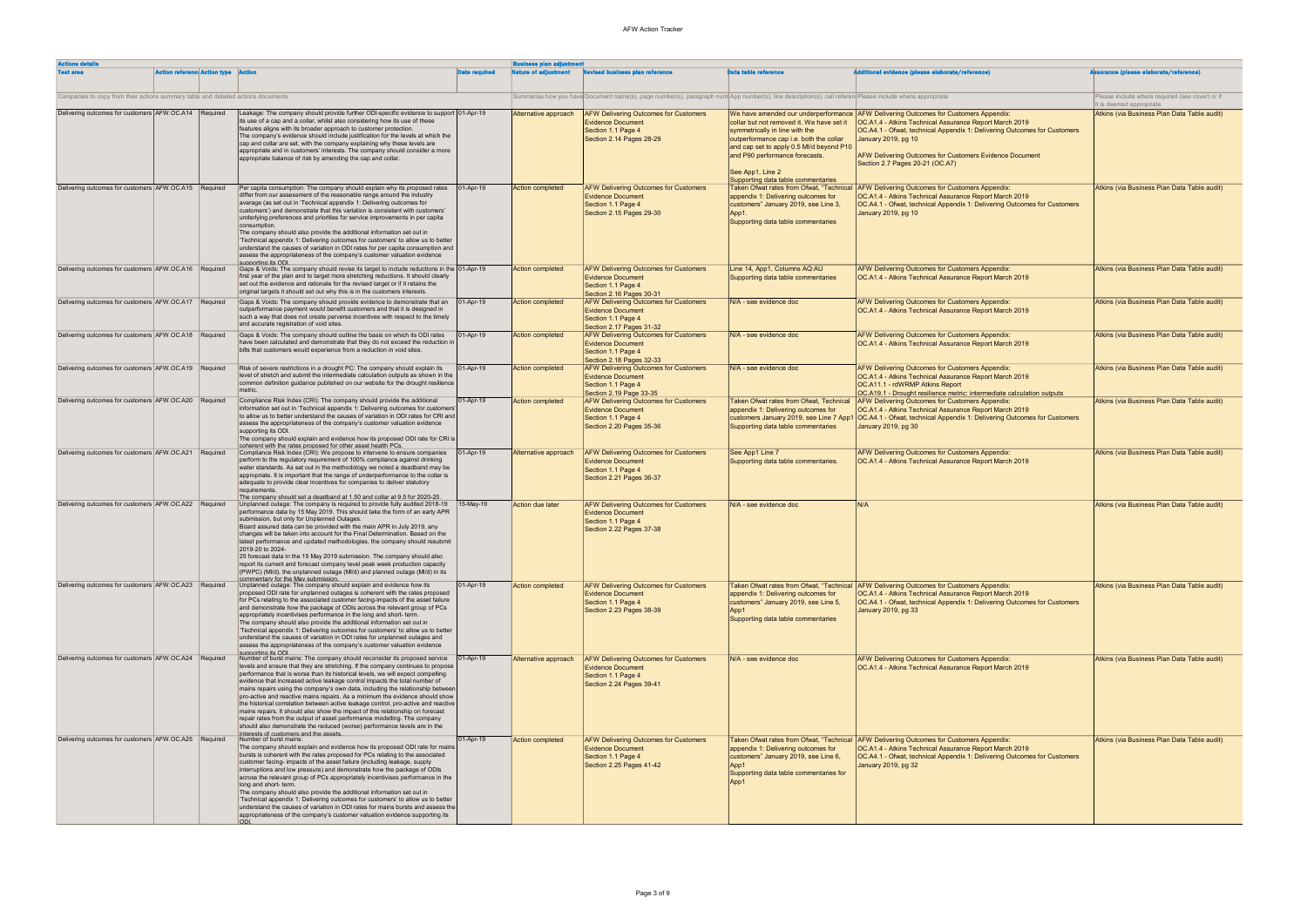| <b>Actions details</b>                                                            |                                                                                                                                                                                                                                                                                                                                                                                                                                                                                                                                                                                                                         |                      | <b>Business plan adjustment</b> |                                                                                                                                                          |                                                                                                                                                                                                                          |                                                                                                                                                                                                                                                                                                                                                                                                                                                                                                                                                                                                                                                                                          |                                                                               |
|-----------------------------------------------------------------------------------|-------------------------------------------------------------------------------------------------------------------------------------------------------------------------------------------------------------------------------------------------------------------------------------------------------------------------------------------------------------------------------------------------------------------------------------------------------------------------------------------------------------------------------------------------------------------------------------------------------------------------|----------------------|---------------------------------|----------------------------------------------------------------------------------------------------------------------------------------------------------|--------------------------------------------------------------------------------------------------------------------------------------------------------------------------------------------------------------------------|------------------------------------------------------------------------------------------------------------------------------------------------------------------------------------------------------------------------------------------------------------------------------------------------------------------------------------------------------------------------------------------------------------------------------------------------------------------------------------------------------------------------------------------------------------------------------------------------------------------------------------------------------------------------------------------|-------------------------------------------------------------------------------|
| <b>Action reference Action type Action</b><br><b>Test area</b>                    |                                                                                                                                                                                                                                                                                                                                                                                                                                                                                                                                                                                                                         | <b>Date required</b> | <b>Nature of adjustment</b>     | <b>Revised business plan reference</b>                                                                                                                   | <b>Data table reference</b>                                                                                                                                                                                              | <b>idditional evidence (please elaborate/reference)</b>                                                                                                                                                                                                                                                                                                                                                                                                                                                                                                                                                                                                                                  | surance (please elaborate/reference)                                          |
| Companies to copy from their actions summary table and detailed actions documents |                                                                                                                                                                                                                                                                                                                                                                                                                                                                                                                                                                                                                         |                      |                                 | Summarise how you have Document name(s), page number(s), paragraph num App number(s), line description(s), cell referen Please include where appropriate |                                                                                                                                                                                                                          |                                                                                                                                                                                                                                                                                                                                                                                                                                                                                                                                                                                                                                                                                          | Please include where required (see cover) or if<br>it is deemed appropriate   |
| Delivering outcomes for customers AFW.OC.A26 Required                             | Number of burst mains: The company should reconsider whether to apply an<br>underperformance collar to this PC, taking account of its broader approach to<br>customer protection.<br>If the company decides to retain the collar, it should provide a convincing ODI-<br>specific justification for this decision, and it should consider whether to change<br>the level of the collar.<br>The company's justification should refer to the proposed level of the collar, and<br>it should explain why that particular level has been chosen and how this                                                                | 01-Apr-19            | Alternative approach            | <b>AFW Delivering Outcomes for Customers</b><br><b>Evidence Document</b><br>Section 1.1 Page 4<br>Section 2.26 Pages 42-43                               | N/A - see evidence doc                                                                                                                                                                                                   | <b>AFW Delivering Outcomes for Customers Appendix:</b><br>OC.A1.4 - Atkins Technical Assurance Report March 2019<br><b>AFW Delivering Outcomes for Customers Evidence Document</b><br>Section 2.24 Pages 39-41 (OC.A24)<br>Section 2.7 Pages 20-21 (OC.A7)                                                                                                                                                                                                                                                                                                                                                                                                                               | Atkins (via Business Plan Data Table audit)                                   |
| Delivering outcomes for customers AFW.OC.A27 Required                             | compensates customers adequately for poor service performance.<br>Properties experiencing longer or repeated instances of low pressure: The<br>company should either use the original DG2 and long list definition or provide<br>further evidence to support its view that the updated definition is a better and<br>more appropriate measure for the company, for wider stakeholders and for<br>customers. In particular the company should refer to trend analysis which may<br>be potentially more difficult and the poor current levels of performance in this<br>measure which mav cause issues with transparency. | 1 April<br>2019      | <b>Action completed</b>         | <b>AFW Delivering Outcomes for Customers</b><br><b>Evidence Document</b><br>Section 1.1 Page 4<br>Section 2.27 Page 43-44                                | We have introduced a financial DG2<br>measure (App1, Line 18), and kept the<br>previous low pressure PC as a non-<br>financial resilience measure (App1, Line<br>Supporting data table commentaries                      | <b>AFW Delivering Outcomes for Customers Appendix:</b><br>OC.A1.4 - Atkins Technical Assurance Report March 2019<br>OC.A3.1 - Supplementary report to Ofwat from the Affinity Water Customer<br>Challenge Group (29 March 2019) - Section 1 Summary, Section 4 OC.A27 &<br>annex B for evidence                                                                                                                                                                                                                                                                                                                                                                                          | Atkins (via Business Plan Data Table audit)<br><b>CCG</b>                     |
| Delivering outcomes for customers AFW.OC.A28 Required                             | Properties experiencing longer or repeated instances of low pressure: The<br>company should revise its targets so that the starting levels for the period 2020-<br>25 are challenging, it should also revise its stretch level for the period 2020-25<br>as a whole based on this. We expect compelling evidence why the levels that<br>the company proposes are in the best interest of customers particularly if it<br>retains the less stretching targets.                                                                                                                                                           | 01-Apr-19            | <b>Action completed</b>         | <b>AFW Delivering Outcomes for Customers</b><br><b>Evidence Document</b><br>Section 1.1 Page 4<br>Section 2.28 Pages 44-45                               | App1, Line 18 - Financial low pressure<br>DG2 measure<br>App1, Line 10 - Non-financial low<br>pressure measure<br>Supporting data table commentaries                                                                     | AFW Delivering Outcomes for Customers Appendix:<br>OC.A1.4 - Atkins Technical Assurance Report March 2019                                                                                                                                                                                                                                                                                                                                                                                                                                                                                                                                                                                | Atkins (via Business Plan Data Table audit)                                   |
| Delivering outcomes for customers AFW.OC.A29 Required                             | Properties experiencing longer or repeated instances of low pressure: The<br>company should provide further evidence to justify the use of an<br>outperformance payment for this PC, including evidence of customer support.                                                                                                                                                                                                                                                                                                                                                                                            | 01-Apr-19            | No longer applicable            | <b>AFW Delivering Outcomes for Customers</b><br><b>Evidence Document</b><br>Section 1.1 Page 4<br>Section 2.29 Pages 45-46                               | App1, Line 18 - Financial low pressure<br>DG2 measure<br>App1, Line 10 - Non-financial low<br><b>pressure</b> measure<br>Supporting data table commentaries                                                              | AFW Delivering Outcomes for Customers Appendix:<br>OC.A1.4 - Atkins Technical Assurance Report March 2019                                                                                                                                                                                                                                                                                                                                                                                                                                                                                                                                                                                | Atkins (via Business Plan Data Table audit)                                   |
| Delivering outcomes for customers AFW.OC.A30 Required                             | Properties experiencing longer or repeated instances of low pressure: The<br>company should reconsider the proposed ODI rates and either provide<br>evidence to demonstrate why the subset of values selected to formulate its<br>marginal benefit and outperformance payment are appropriate, or resubmit<br>lower outperformance payments in line with customer evidence. If the company<br>retains its outperformance payments it should pay regard to the principle that<br>underperformance payments should be higher than outperformance payments                                                                 | 01-Apr-19            | No longer applicable            | <b>AFW Delivering Outcomes for Customers</b><br><b>Evidence Document</b><br>Section 1.1 Page 4<br>Section 2.30 Pages 46-47                               | App1, Line 18 - Financial low pressure<br>DG2 measure<br>App1, Line 10 - Non-financial low<br>pressure measure<br>Supporting data table commentaries                                                                     | <b>AFW Delivering Outcomes for Customers Appendix:</b><br><b>OC.A1.4 - Atkins Technical Assurance Report March 2019</b>                                                                                                                                                                                                                                                                                                                                                                                                                                                                                                                                                                  | Atkins (via Business Plan Data Table audit)                                   |
| Delivering outcomes for customers AFW.OC.A31 Required                             | Properties experiencing longer or repeated instances of low pressure: The<br>company should reconsider whether to apply an underperformance collar to this<br>PC, taking account of its broader approach to customer protection.<br>If the company decides to retain the collar, it should provide a convincing ODI-<br>specific justification for this decision. This should include justification for the<br>level at which the collar is set, with the company explaining how this<br>compensates customers adequately for poor service performance.                                                                 | 01-Apr-19            | No longer applicable            | <b>AFW Delivering Outcomes for Customers</b><br><b>Evidence Document</b><br>Section 1.1 Page 4<br>Section 2.31 Pages 47-48                               | App1, Line 18 - Financial low pressure<br>DG2 measure<br>App1, Line 10 - Non-financial low<br>pressure measure<br>Supporting data table commentaries                                                                     | AFW Delivering Outcomes for Customers Appendix:<br>OC.A1.4 - Atkins Technical Assurance Report March 2019                                                                                                                                                                                                                                                                                                                                                                                                                                                                                                                                                                                | Atkins (via Business Plan Data Table audit)                                   |
| Delivering outcomes for customers AFW.OC.A32 Required                             | Customers in vulnerable circumstances satisfied with our service PC: The<br>company should split this PC into 2 PCs, one for financial and one for non-<br>financial support scheme support. This would support more transparent<br>measurement and reporting than the current PC proposes. In addition, the<br>company should provide additional evidence on the sample size used in the<br>monthly survey to determine the PC target and provide external assurance that<br>the survey will be conducted in line with social research best practice.                                                                  | 01-Apr-19            | Action completed                | <b>AFW Delivering Outcomes for Customers</b><br><b>Evidence Document</b><br>Section 1.1 Page 4<br>Section 2.32 Pages 49-52                               | We have split this PC into two for<br>financial help (App1, Line 11) and non-<br>financial help (App1, Line 26)<br>Supporting data table commentaries                                                                    | AFW Delivering Outcomes for Customers Appendix:<br>OC.A32.1 - SMS feedback analysis (PC2)<br>OC.A32.2 - Financially vulnerable by channel (PC1)<br>OC.A32.3 - SMS Example process flow chart for satisfaction and ease<br>OC.A32.4 - MRS research guidelines<br>OC.A32.5 - Application of MRS research guidelines to our PCs<br>OC.A32.6 - Framework for BSI 18477<br>OC.A3.1 - Supplementary report to Ofwat from the Affinity Water Customer<br>Challenge Group (29 March 2019) - Section 1 Summary, Section 4 OC.A32 &<br>annex B for evidence<br><b>AFW Addressing Affordability and Vulnerability Evidence Document</b><br>Section 1.1 Pages 3-4<br>Section 2.5 Pages 16-17 (AV.A5) | Atkins (via Business Plan Data Table audit)<br><b>CCG</b><br><b>BSI 18477</b> |
|                                                                                   | Delivering outcomes for customers AFW.OC.A33 Required Customers in vulnerable circumstances satisfied with our service PC: The<br>company should revise its performance level to at least meet current<br>satisfaction levels.                                                                                                                                                                                                                                                                                                                                                                                          | 01-Apr-19            | <b>Action completed</b>         | <b>AFW Delivering Outcomes for Customers</b><br><b>Evidence Document</b><br>Section 1.1 Page 4<br>Section 2.33 Pages 52-53                               | We have included a more stretching<br>target of 90% and applied it to both<br>versions of this PC: for financial help<br>(App1, Line 11) and non-financial help<br>(App1, Line 26)<br>Supporting data table commentaries | <b>AFW Delivering Outcomes for Customers Appendix:</b><br>OC.A3.1 - Supplementary report to Ofwat from the Affinity Water Customer<br>Challenge Group (29 March 2019) - Section 1 Summary, Section 4 OC.A33 &<br>annex B for evidence                                                                                                                                                                                                                                                                                                                                                                                                                                                    | <b>CCG</b><br><b>Atkins</b>                                                   |
| Delivering outcomes for customers AFW.OC.A34 Required                             | Customers in vulnerable circumstances who found us easy to deal with PC:<br>The company should split this PC into 2 PCs, one for financial and one for non-<br>financial support scheme support. This would support more transparent<br>measurement and reporting than the current PC proposes. In addition, the<br>company should provide additional evidence on the sample size used in the<br>monthly survey to determine the PC target for and provide external assurance<br>that the survey will be conducted in line with social research best practice.                                                          | 01-Apr-19            | <b>Action completed</b>         | <b>AFW Delivering Outcomes for Customers</b><br><b>Evidence Document</b><br>Section 1.1 Page 4<br>Section 2.34 pages 53-56                               | We have split this PC into two for<br>financial help (App1, Line 12) and non-<br>financial help (App1, Line 27)<br>Supporting data table commentaries                                                                    | AFW Delivering Outcomes for Customers Appendix:<br>OC.A32.1 - SMS feedback analysis (PC2)<br>OC.A32.2 - Financially vulnerable by channel (PC1)<br>OC.A32.3 - SMS Example process flow chart for satisfaction and ease<br>OC.A32.4 - MRS research quidelines<br>OC.A32.5 - Application of MRS research guidelines to our PCs<br>OC.A32.6 - Framework for BSI 18477<br>C.A3.1 - Supplementary report to Ofwat from the Affinity Water Customer<br>Challenge Group (29 March 2019) Section 1 Summary, Section 4 OC.A34 &<br>annex B for evidence<br><b>AFW Addressing Affordability and Vulnerability Evidence Document</b><br>Section 1.1 Pages 3-4<br>Section 2.5 Pages 16-17 (AV.A5)    | Atkins (via Business Plan Data Table audit)<br><b>CCG</b>                     |
| Delivering outcomes for customers AFW.OC.A35 Required                             | Customers in vulnerable circumstances who found us easy to deal with PC: The 01-Apr-19<br>company should revise its performance level for this PC so that it is more<br>stretching and provide justification for the level of stretch as well.                                                                                                                                                                                                                                                                                                                                                                          |                      | Action completed                | <b>AFW Delivering Outcomes for Customers</b><br><b>Evidence Document</b><br>Section 1.1 Page 4<br>Section 2.35 Pages 56-58                               | We have included a more stretching<br>target of 90% and applied it to both<br>versions of this PC: for financial help<br>(App1, Line 12) and non-financial help<br>(App1, Line 27)<br>Supporting data table commentaries | <b>AFW Delivering Outcomes for Customers Appendix:</b><br>OC.A3.1 - Supplementary report to Ofwat from the Affinity Water Customer<br>Challenge Group (29 March 2019) Section 1 Summary, Section 4 OC.A35 &<br>annex B for evidence                                                                                                                                                                                                                                                                                                                                                                                                                                                      | Atkins (via Business Plan Data Table audit)<br><b>CCG</b>                     |
| Delivering outcomes for customers AFW.OC.A36 Required                             | Environmental innovation - delivery of community projects PC: The company<br>should provide further evidence of customer support for this PC. In particular,<br>the company should provide evidence that customers were presented with<br>choice and context related to the design of the currently proposed PC.                                                                                                                                                                                                                                                                                                        | 01-Apr-19            | Action completed                | <b>AFW Delivering Outcomes for Customers</b><br><b>Evidence Document</b><br>Section 1.1 Page 4<br>Section 2.36 Pages 58-60                               | N/A - see evidence doc                                                                                                                                                                                                   | AFW Delivering Outcomes for Customers Appendix:<br>OC.A1.1 - PR19 Resilience & environmental bespoke commitments working<br>group minutes (Nov 17)<br>OC.A3.1 - Supplementary report to Ofwat from the Affinity Water Customer<br>Challenge Group (29 March 2019) ) - Section 1 Summary, Section 4 OC.A36 &<br>8 annex B for evidence<br>OC.A1.4 - Atkins Technical Assurance Report March 2019<br>OC.A36.1 - Final dWRMP Report_V3_080618                                                                                                                                                                                                                                               | Atkins (via Business Plan Data Table audit)<br><b>CCG</b>                     |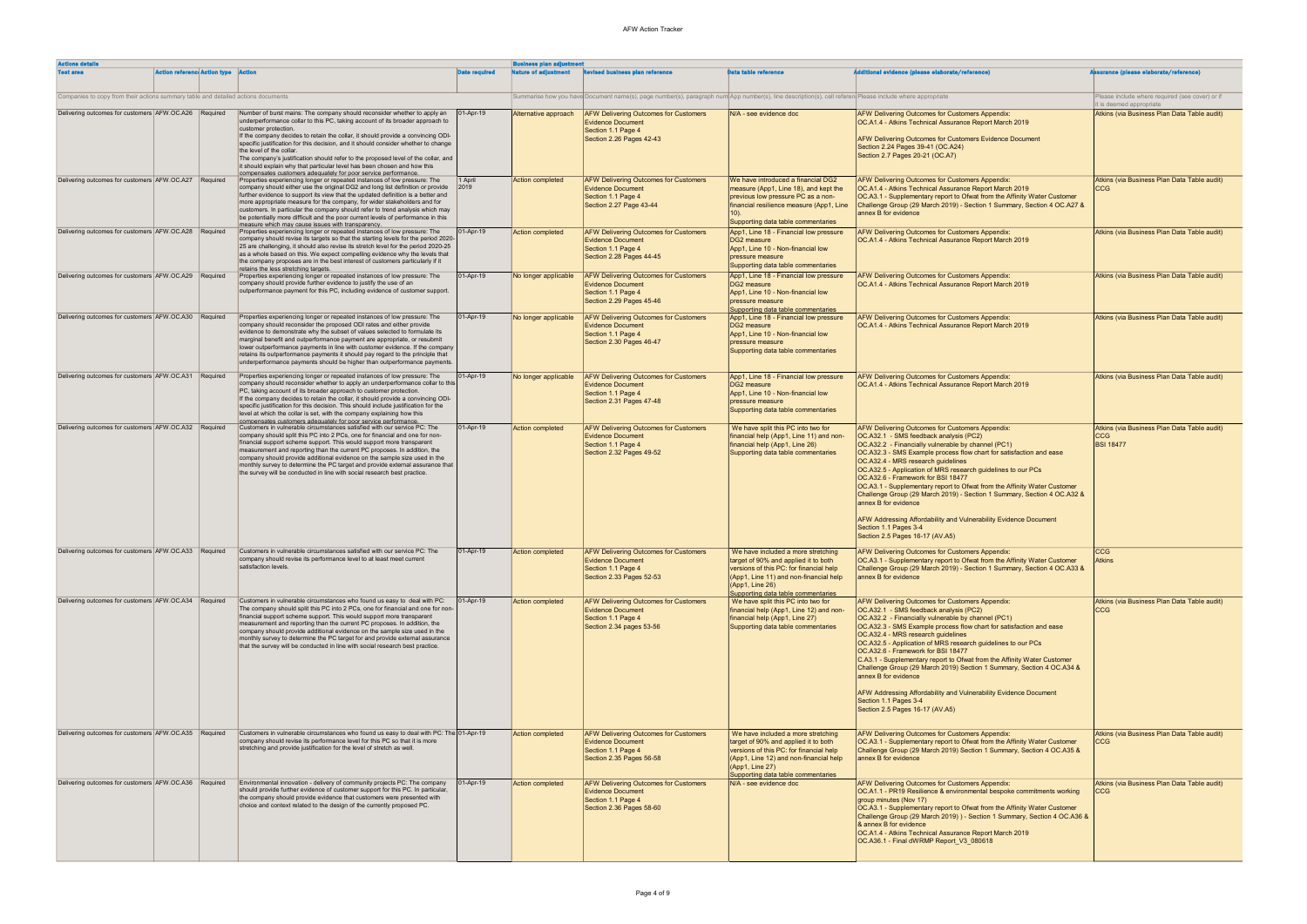| <b>Actions details</b>                                                            |                                            |  | <b>Business plan adjustment</b>                                                                                                                                                                                                                                                                                                                                                                                                                                                                                                                                                                                                                                                             |                      |                             |                                                                                                                                                                                                      |                                                                                                                                                                                                                                                                                                                                               |                                                                                                                                                                                                                                                                                                                                                                                                                                                                                                                                                                                                                                                                                                                                                                   |                                                           |
|-----------------------------------------------------------------------------------|--------------------------------------------|--|---------------------------------------------------------------------------------------------------------------------------------------------------------------------------------------------------------------------------------------------------------------------------------------------------------------------------------------------------------------------------------------------------------------------------------------------------------------------------------------------------------------------------------------------------------------------------------------------------------------------------------------------------------------------------------------------|----------------------|-----------------------------|------------------------------------------------------------------------------------------------------------------------------------------------------------------------------------------------------|-----------------------------------------------------------------------------------------------------------------------------------------------------------------------------------------------------------------------------------------------------------------------------------------------------------------------------------------------|-------------------------------------------------------------------------------------------------------------------------------------------------------------------------------------------------------------------------------------------------------------------------------------------------------------------------------------------------------------------------------------------------------------------------------------------------------------------------------------------------------------------------------------------------------------------------------------------------------------------------------------------------------------------------------------------------------------------------------------------------------------------|-----------------------------------------------------------|
| <b>Test area</b>                                                                  | <b>Action reference Action type Action</b> |  |                                                                                                                                                                                                                                                                                                                                                                                                                                                                                                                                                                                                                                                                                             | <b>Date required</b> | <b>Nature of adjustment</b> | <b>Revised business plan reference</b>                                                                                                                                                               | <b>Data table reference</b>                                                                                                                                                                                                                                                                                                                   | <b>iditional evidence (please elaborate/reference)</b>                                                                                                                                                                                                                                                                                                                                                                                                                                                                                                                                                                                                                                                                                                            | surance (please elaborate/reference)                      |
| Companies to copy from their actions summary table and detailed actions documents |                                            |  |                                                                                                                                                                                                                                                                                                                                                                                                                                                                                                                                                                                                                                                                                             |                      |                             | Summarise how you have Document name(s), page number(s), paragraph num App number(s), line description(s), cell referen Please include where appropriate                                             |                                                                                                                                                                                                                                                                                                                                               |                                                                                                                                                                                                                                                                                                                                                                                                                                                                                                                                                                                                                                                                                                                                                                   | Please include where required (see cover) or if           |
| Delivering outcomes for customers AFW.OC.A37 Required                             |                                            |  | Environmental innovation - delivery of community projects PC: The company                                                                                                                                                                                                                                                                                                                                                                                                                                                                                                                                                                                                                   | 01-Apr-19            |                             |                                                                                                                                                                                                      |                                                                                                                                                                                                                                                                                                                                               |                                                                                                                                                                                                                                                                                                                                                                                                                                                                                                                                                                                                                                                                                                                                                                   | it is deemed appropriate                                  |
|                                                                                   |                                            |  | should provide further evidence to justify the use of an outperformance<br>payment for this PC, including evidence of customer support. The company<br>should demonstrate how this ODI will benefit customers.<br>The company should also explain how it prevents double counting of benefits.                                                                                                                                                                                                                                                                                                                                                                                              |                      | <b>Action completed</b>     | <b>AFW Delivering Outcomes for Customers</b><br><b>Evidence Document</b><br>Section 1.1 Page 4<br>Section 2.37 Page 61<br>Section 2.36 Pages 58-60 (OC.A36)                                          | N/A - see evidence doc                                                                                                                                                                                                                                                                                                                        | <b>AFW Delivering Outcomes for Customers Appendix:</b><br>OC.A1.4 - Atkins Technical Assurance Report March 2019                                                                                                                                                                                                                                                                                                                                                                                                                                                                                                                                                                                                                                                  | Atkins (via Business Plan Data Table audit)               |
| Delivering outcomes for customers AFW.OC.A38 Required                             |                                            |  | Environmental innovation - delivery of community projects PC: The company<br>should provide further evidence to justify that the underperformance payment<br>reflects the overall allowance for the schemes specified.                                                                                                                                                                                                                                                                                                                                                                                                                                                                      | 01-Apr-19            | Action completed            | <b>AFW Delivering Outcomes for Customers</b><br><b>Evidence Document</b><br>Section 1.1 Page 4<br>Section 2.38 Page 62<br>Section 2.37 Page 61 (OC.A37)                                              | We have responded to this challenge by<br>amending this PC. Ofwat has disallowed<br>all the expenditure associated with the<br>delivery of this PC in the IAP. We have<br>now made this a reward-only ODI which<br>will cover the cost of delivering the<br>schemes which our customers have told<br>us that they want us to deliver and that | AFW Delivering Outcomes for Customers Appendix:<br>OC.A1.4 - Atkins Technical Assurance Report March 2019                                                                                                                                                                                                                                                                                                                                                                                                                                                                                                                                                                                                                                                         | Atkins (via Business Plan Data Table audit)               |
|                                                                                   |                                            |  |                                                                                                                                                                                                                                                                                                                                                                                                                                                                                                                                                                                                                                                                                             |                      |                             |                                                                                                                                                                                                      | they are prepared to pay the cost of.<br>Please see App1, Line 13 and Supporting<br>data table commentaries                                                                                                                                                                                                                                   |                                                                                                                                                                                                                                                                                                                                                                                                                                                                                                                                                                                                                                                                                                                                                                   |                                                           |
| Delivering outcomes for customers AFW.OC.A39 Required                             |                                            |  | River restoration PC: The company should revise this PC to show that the<br>profile of work is stretching.                                                                                                                                                                                                                                                                                                                                                                                                                                                                                                                                                                                  | 01-Apr-19            | Alternative approach        | <b>AFW Delivering Outcomes for Customers</b><br><b>Evidence Document</b><br>Section 1.1 Page 4<br>Section 2.39 Pages 62-63                                                                           | N/A - see evidence doc                                                                                                                                                                                                                                                                                                                        | <b>AFW Delivering Outcomes for Customers Appendix:</b><br>OC.A1.4 - Atkins Technical Assurance Report March 2019                                                                                                                                                                                                                                                                                                                                                                                                                                                                                                                                                                                                                                                  | Atkins (via Business Plan Data Table audit)               |
| Delivering outcomes for customers AFW.OC.A40 Required                             |                                            |  | River restoration PC: The company should provide further evidence to justify<br>the use of an outperformance payment for this PC, including evidence of<br>customer support. The company should demonstrate how this ODI will benefit<br>customers.                                                                                                                                                                                                                                                                                                                                                                                                                                         | 01-Apr-19            | <b>Action completed</b>     | <b>AFW Delivering Outcomes for Customers</b><br><b>Evidence Document</b><br>Section 1.1 Page 4<br>Section 2.40 pages 63-65                                                                           | N/A - see evidence doc                                                                                                                                                                                                                                                                                                                        | <b>AFW Delivering Outcomes for Customers Appendix:</b><br>OC.A1.4 - Atkins Technical Assurance Report March 2019                                                                                                                                                                                                                                                                                                                                                                                                                                                                                                                                                                                                                                                  | Atkins (via Business Plan Data Table audit)               |
| Delivering outcomes for customers AFW.OC.A41 Required                             |                                            |  | River restoration PC: The company should provide further evidence to justify<br>the marginal benefits estimated from river restoration schemes, in particular that<br>customers are willing to pay greater amounts for expedited scheme delivery and<br>that this will deliver additional benefits to customers than otherwise would occur.<br>It should also demonstrate that outperformance payments will not occur from<br>normal reprofiling of schemes that could occur in the absence of an<br>outperformance payment<br>The company should provide evidence to justify the 100 year time period used<br>to estimate the environmental benefits delivered, in forming valuations of a | $ 01-Apr-19 $        | <b>Action completed</b>     | Section 2.41 Pages 65-66 (OC.A41)<br><b>AFW Delivering Outcomes for Customers</b><br><b>Evidence Document</b><br>Section 1.1 Page 4<br>Section 2.41 Pages 65-66<br>Section 2.40 pages 63-65 (OC.A40) | N/A - see evidence doc                                                                                                                                                                                                                                                                                                                        | <b>AFW Delivering Outcomes for Customers Appendix:</b><br>OC.A1.4 - Atkins Technical Assurance Report March 2019<br>OC.A41.1 - Desktop Review of Approach to use EA CBA analysis (Eftec)<br>OC.A41.2 - PC ODI Incentive Testing - Final Report (Verve)                                                                                                                                                                                                                                                                                                                                                                                                                                                                                                            | Atkins (via Business Plan Data Table audit)               |
| Delivering outcomes for customers AFW.OC.A42 Required                             |                                            |  | delay to the proposed scheme.<br>Abstraction reduction: The company should provide further evidence to justify   01-Apr-19<br>the use of an outperformance payment for this PC, including evidence of<br>customer support. The company should demonstrate how this ODI will provide<br>benefits that customers value.                                                                                                                                                                                                                                                                                                                                                                       |                      | <b>Action completed</b>     | <b>AFW Delivering Outcomes for Customers</b><br><b>Evidence Document</b><br>Section 1.1 Page 4<br>Section 2.42 Pages 66-67                                                                           | N/A - see evidence doc                                                                                                                                                                                                                                                                                                                        | AFW Delivering Outcomes for Customers Appendix:<br>OC.A1.4 - Atkins Technical Assurance Report March 2019<br>OCA41.1 - Desktop Review of Approach to Use EA CBA Analysis (Eftec)<br>OC.A41.2 - PC ODI Incentive Testing - Final Report (Verve)                                                                                                                                                                                                                                                                                                                                                                                                                                                                                                                    | Atkins (via Business Plan Data Table audit)               |
| Delivering outcomes for customers AFW.OC.A43 Required                             |                                            |  | Abstraction reduction: Should the company propose to keep outperformance<br>payments on this ODI then the company should set out and justify the<br>timescales over which marginal benefits have been calculated for this PC. In<br>addition to this the company should also provide further evidence to justify the<br>marginal benefits estimated from the expedited abstraction reduction covered<br>by this PC, in particular that customers are willing to pay greater amounts for<br>this expedited delivery.                                                                                                                                                                         | 01-Apr-19            | Action completed            | <b>AFW Delivering Outcomes for Customers</b><br><b>Evidence Document</b><br>Section 1.1 Page 4<br>Section 2.43 Pages 67-68                                                                           | N/A - see evidence doc                                                                                                                                                                                                                                                                                                                        | <b>AFW Delivering Outcomes for Customers Appendix:</b><br>OC.A1.4 - Atkins Technical Assurance Report March 2019<br>OC.A1.5 - Verve Customer Research Report March 2019                                                                                                                                                                                                                                                                                                                                                                                                                                                                                                                                                                                           | Atkins (via Business Plan Data Table audit)               |
| Delivering outcomes for customers AFW.OC.A44 Required                             |                                            |  | Number of sources operating under the Abstraction Incentive Mechanism: The   01-Apr-19<br>company should provide further evidence that the grouping of sites into sources<br>is the best option in terms of customer and environmental benefit. If the<br>company cannot provide this evidence the definition should be amended to be<br>based on the number of sites.                                                                                                                                                                                                                                                                                                                      |                      | Action completed            | <b>AFW Delivering Outcomes for Customers</b><br><b>Evidence Document</b><br>Section 1.1 Page 4<br>Section 2.44 Pages 68-70                                                                           | N/A - see evidence doc                                                                                                                                                                                                                                                                                                                        | AFW Delivering Outcomes for Customers Appendix:<br>OC.A44.1 - Letter dated 23 April 2018 to Jon Ashley, setting out Affinity Water's<br>AIM plans post April 2018, including the reasoning behind the groupings<br>OC.A44.2 - Emailed recognition of letter dated 23 April 2018 from Jon Ashley<br>OC.A44.3 - OFWAT query on the AIM- email from Jon Ashley<br><b>OC.A44.4 - Follow up with of phone conversation from after AIM email from Jon</b><br>Ashley, in which the groupings were discussed and subsequent note<br>OC.A44.5 - Slides from OFWAT and water companies at workshop to discuss<br>the future of AIM, on 17 April 2018<br>OC.A44.6 - Minutes from AIM workshop on 17 April 2018<br>OC.A44.7 - Annual AIM performance for the period 2017-2018 | Atkins (via Business Plan Data Table audit)               |
| Delivering outcomes for customers AFW.OC.A45 Required                             |                                            |  | Number of sources operating under the Abstraction Incentive Mechanism: The 01-Apr-19<br>company should provide further evidence to justify the use of outperformance<br>payments for this ODI and evidence of customer support for this approach.<br>Alternatively the company could consider the use of an underperformance<br>payment in order to sufficiently incentivise this outcome.                                                                                                                                                                                                                                                                                                  |                      | <b>Action completed</b>     | <b>AFW Delivering Outcomes for Customers</b><br><b>Evidence Document</b><br>Section 1.1 Page 4<br>Section 2.45 Pages 70-71                                                                           | We have made this an<br>out/underperformance ODI, see App1, line<br>17, and supporting data table<br>commentaries                                                                                                                                                                                                                             | AFW Delivering Outcomes for Customers Appendix:<br>OC.A1.4 - Atkins Technical Assurance Report March 2019<br>OC.A41.2 - PC ODI Incentive Testing - Final Report (Verve)                                                                                                                                                                                                                                                                                                                                                                                                                                                                                                                                                                                           | Atkins (via Business Plan Data Table audit)               |
| Delivering outcomes for customers AFW.OC.A46 Required                             |                                            |  | Mean Zonal Compliance (MZC): The company should remove MZC. If the<br>company doesn't do this is should provide further evidence that customers<br>support the provision of two very similar measures. Also see action<br>AFW.OC.A1 as we expect the company to select the two PCs from the asset<br>health long list that measure water quality contacts as also are reported on the<br>Discover Water website.                                                                                                                                                                                                                                                                            | 01-Apr-19            | Action completed            | <b>AFW Delivering Outcomes for Customers</b><br><b>Evidence Document</b><br>Section 1.1 Page 4<br>Section 2.46 Pages 71-72<br>Section 2.1 Pages 5-8 (OC.A1)                                          | We have removed MZC as PC.                                                                                                                                                                                                                                                                                                                    | AFW Delivering Outcomes for Customers Appendix:<br>OC.A1.4 - Atkins Technical Assurance Report March 2019<br>OC.A3.1 - Supplementary report to Ofwat from the Affinity Water Customer<br>Challenge Group (29 March 2019) ) - Section 1 Summary, Section 4 OC.A46 &<br>& annex B for evidence                                                                                                                                                                                                                                                                                                                                                                                                                                                                      | Atkins (via Business Plan Data Table audit)<br><b>CCG</b> |
| Delivering outcomes for customers AFW.OC.A47 Required                             |                                            |  | Number of occupied properties not billed (Gap sites): The company should<br>reconsider its proposed percentage target for 2020-25. The company should<br>clearly set out the evidence and rationale for the revised target.                                                                                                                                                                                                                                                                                                                                                                                                                                                                 | 01-Apr-19            | Alternative approach        | <b>AFW Delivering Outcomes for Customers</b><br><b>Evidence Document</b><br>Section 1.1 Page 4<br>Section 2.47 Page 72                                                                               | N/A - see evidence doc                                                                                                                                                                                                                                                                                                                        | AFW Delivering Outcomes for Customers Appendix:<br>OC.A1.4 - Atkins Technical Assurance Report March 2019                                                                                                                                                                                                                                                                                                                                                                                                                                                                                                                                                                                                                                                         | Atkins (via Business Plan Data Table audit)               |
| Delivering outcomes for customers AFW.OC.A48 Required                             |                                            |  | Number of occupied properties not billed (Gap sites): The company should<br>provide evidence to demonstrate that an outperformance payment would<br>benefit customers and that it is designed in such a way that does not create<br>perverse incentives with respect to the timely and accurate identification of gap                                                                                                                                                                                                                                                                                                                                                                       | 01-Apr-19            | Action completed            | Section 2.48 Page 73 (OC.A48)<br><b>AFW Delivering Outcomes for Customers</b><br><b>Evidence Document</b><br>Section 1.1 Page 4<br>Section 2.48 Page 73                                              | We have made Gap Sites an<br>underperformance-only ODI, see App1,<br>line 19, and table commentary.                                                                                                                                                                                                                                           | AFW Delivering Outcomes for Customers Appendix:<br>OC.A1.4 - Atkins Technical Assurance Report March 2019                                                                                                                                                                                                                                                                                                                                                                                                                                                                                                                                                                                                                                                         | Atkins (via Business Plan Data Table audit)               |
| Delivering outcomes for customers AFW.OC.A49 Required                             |                                            |  | Number of occupied properties not billed (Gap sites): The company should<br>provide evidence to demonstrate that an outperformance payment would<br>benefit customers and that it is designed in such a way that does not create<br>perverse incentives with respect to the timely and accurate registration of void                                                                                                                                                                                                                                                                                                                                                                        | 01-Apr-19            | Action completed            | <b>AFW Delivering Outcomes for Customers</b><br><b>Evidence Document</b><br>Section 1.1 Page 4<br>Section 2.49 Pages 73-74<br>Section 2.17 Pages 31-32 (OC.A17)<br>Section 2.48 Page 73 (OC.A48)     | App1 line 19 and supporting data table<br>commentaries                                                                                                                                                                                                                                                                                        | IN/A                                                                                                                                                                                                                                                                                                                                                                                                                                                                                                                                                                                                                                                                                                                                                              | Atkins (via Business Plan Data Table audit)               |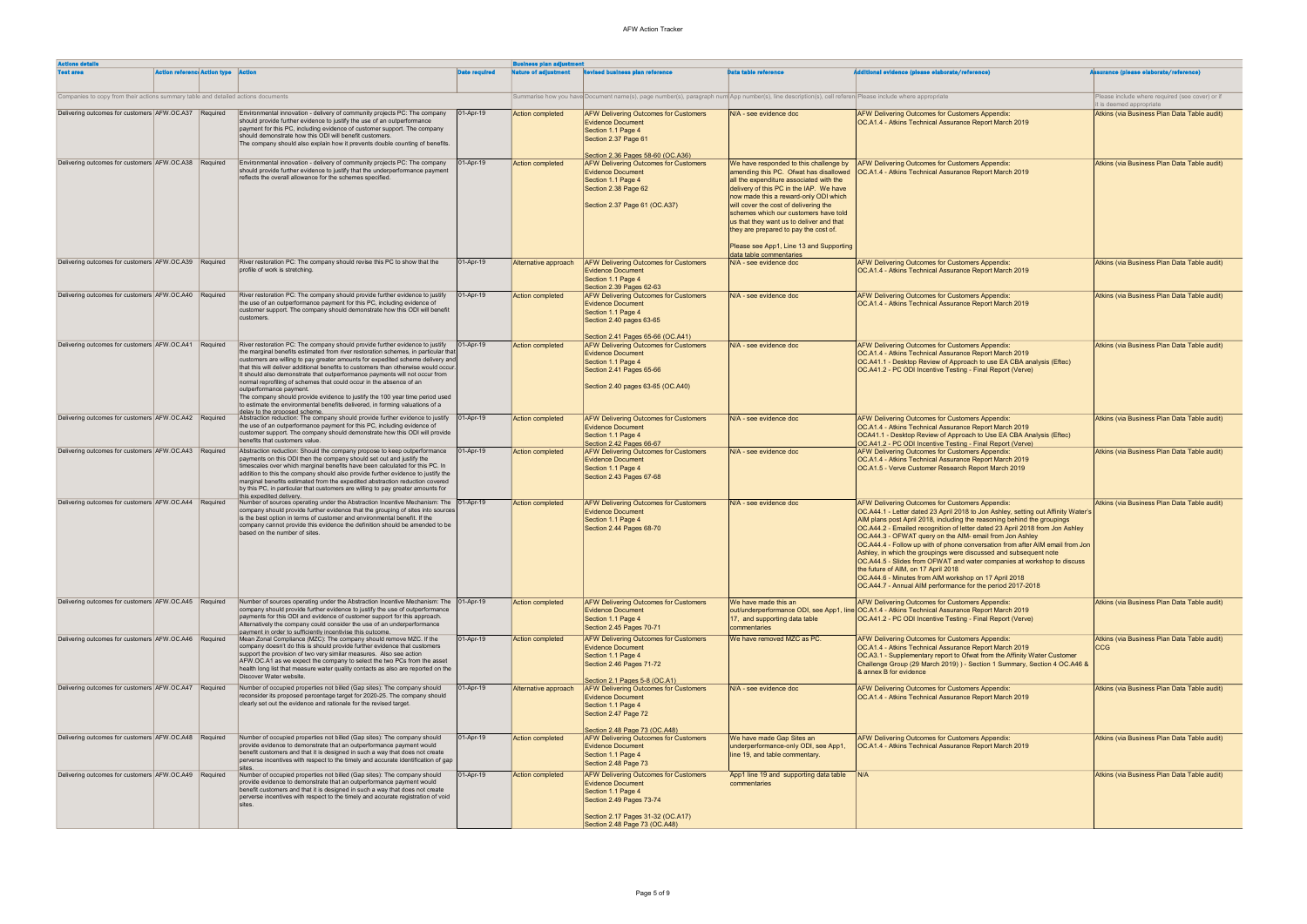| <b>Actions details</b>                                                            |                                            |          |                                                                                                                                                                                                                                                                                                                                                                                                                                                                                                                                                                                                                                                                                                                                                                                                                                                                                                                                                                                                                                                                                                                                                                                                                                                                                                                                                                                                                                                                                                 |                      | lusiness plan adjustment    |                                                                                                                                                              |                                                                                                                                                                                                                                                                                                            |                                                                                                                                                                                                                                                                                                                                                                                                                                                                                                                                                                                                                                                                                                                                                                                                                                                                                                                                                                                                                                                                                                                                                            |                                                                                          |
|-----------------------------------------------------------------------------------|--------------------------------------------|----------|-------------------------------------------------------------------------------------------------------------------------------------------------------------------------------------------------------------------------------------------------------------------------------------------------------------------------------------------------------------------------------------------------------------------------------------------------------------------------------------------------------------------------------------------------------------------------------------------------------------------------------------------------------------------------------------------------------------------------------------------------------------------------------------------------------------------------------------------------------------------------------------------------------------------------------------------------------------------------------------------------------------------------------------------------------------------------------------------------------------------------------------------------------------------------------------------------------------------------------------------------------------------------------------------------------------------------------------------------------------------------------------------------------------------------------------------------------------------------------------------------|----------------------|-----------------------------|--------------------------------------------------------------------------------------------------------------------------------------------------------------|------------------------------------------------------------------------------------------------------------------------------------------------------------------------------------------------------------------------------------------------------------------------------------------------------------|------------------------------------------------------------------------------------------------------------------------------------------------------------------------------------------------------------------------------------------------------------------------------------------------------------------------------------------------------------------------------------------------------------------------------------------------------------------------------------------------------------------------------------------------------------------------------------------------------------------------------------------------------------------------------------------------------------------------------------------------------------------------------------------------------------------------------------------------------------------------------------------------------------------------------------------------------------------------------------------------------------------------------------------------------------------------------------------------------------------------------------------------------------|------------------------------------------------------------------------------------------|
| <b>Test area</b>                                                                  | <b>Action reference Action type Action</b> |          |                                                                                                                                                                                                                                                                                                                                                                                                                                                                                                                                                                                                                                                                                                                                                                                                                                                                                                                                                                                                                                                                                                                                                                                                                                                                                                                                                                                                                                                                                                 | <b>Date required</b> | <b>Nature of adjustment</b> | <b>Revised business plan reference</b>                                                                                                                       | <b>Data table reference</b>                                                                                                                                                                                                                                                                                | <b>Additional evidence (please elaborate/reference)</b>                                                                                                                                                                                                                                                                                                                                                                                                                                                                                                                                                                                                                                                                                                                                                                                                                                                                                                                                                                                                                                                                                                    | ssurance (please elaborate/reference)                                                    |
| Companies to copy from their actions summary table and detailed actions documents |                                            |          |                                                                                                                                                                                                                                                                                                                                                                                                                                                                                                                                                                                                                                                                                                                                                                                                                                                                                                                                                                                                                                                                                                                                                                                                                                                                                                                                                                                                                                                                                                 |                      |                             | Summarise how you have Document name(s), page number(s), paragraph num App number(s), line description(s), cell referen Please include where appropriate     |                                                                                                                                                                                                                                                                                                            |                                                                                                                                                                                                                                                                                                                                                                                                                                                                                                                                                                                                                                                                                                                                                                                                                                                                                                                                                                                                                                                                                                                                                            | Please include where required (see cover) or if<br>it is deemed appropriate              |
| Securing long-term resilience                                                     | AFW.LR.A1                                  | Required | The company should ensure that its common and bespoke performance<br>commitments associated with operational resilience are clearly defined.<br>sufficiently demanding for AMP7 and the long term, and supported by the right<br>incentives. We expect the company to satisfy the relevant actions set out in<br>relation in the outcomes areas ensuring a line of sight between risks to                                                                                                                                                                                                                                                                                                                                                                                                                                                                                                                                                                                                                                                                                                                                                                                                                                                                                                                                                                                                                                                                                                       | 01-Apr-19            | <b>Action completed</b>     | AFW Securing Long Term Resilience Evidence   App1, Column U, page 5 and supporting<br>Document<br>Section 1.1 Page 3<br>Section 2.1 Pages 4-6                | data table commentaries                                                                                                                                                                                                                                                                                    | <b>AFW Securing Long Term Resilience Appendix:</b><br>LR.A1.1 - Atkins Technical Assurance Report March 2019                                                                                                                                                                                                                                                                                                                                                                                                                                                                                                                                                                                                                                                                                                                                                                                                                                                                                                                                                                                                                                               | App1 Data Table assured by Atkins (via Business<br>Plan Table audit)                     |
| Securing long-term resilience                                                     | AFW.LR.A2                                  | Required | resilience and package of outcomes.<br>The company should provide a commitment that it will, by 22 August 2019,<br>prepare and provide to us an action plan to develop and implement a systems<br>based approach to resilience in the round and ensure that the company can<br>demonstrate in the future an integrated resilience framework that underpins the<br>company's operations and future plans showing a line of sight between risks to<br>resilience, planned mitigations, package of outcomes and corporate<br>governance framework                                                                                                                                                                                                                                                                                                                                                                                                                                                                                                                                                                                                                                                                                                                                                                                                                                                                                                                                                  | 01-Apr-19            | <b>Action completed</b>     | AFW Securing Long Term Resilience Evidence None<br>Document<br>Section 1.1 Page 3<br>Section 2.2 Pages 6-10                                                  |                                                                                                                                                                                                                                                                                                            | <b>AFW Securing Long Term Resilience Appendix:</b><br>LR.A2.1 - Resilience in the Round<br>LR.A2.2 - Customer Engagement on Long-Term Resilience                                                                                                                                                                                                                                                                                                                                                                                                                                                                                                                                                                                                                                                                                                                                                                                                                                                                                                                                                                                                           | IN/A                                                                                     |
| Securing long-term resilience                                                     | AFW.LR.A3                                  | Required | The company should also provide a commitment to work with the sector to<br>develop robust forward looking asset health metrics and provide greater<br>transparency of how its asset health indicators influence its operational decision<br>making.                                                                                                                                                                                                                                                                                                                                                                                                                                                                                                                                                                                                                                                                                                                                                                                                                                                                                                                                                                                                                                                                                                                                                                                                                                             | 01-Apr-19            | <b>Action completed</b>     | AFW Securing Long Term Resilience Evidence None<br><b>Document</b><br>Section 1.1 Page 3<br>Section 2.3 Pages 11-12                                          |                                                                                                                                                                                                                                                                                                            | <b>AFW Securing Long Term Resilience Appendix:</b><br>LR.A3.1 - UKWIR Asset Health Indicators Project Proposal                                                                                                                                                                                                                                                                                                                                                                                                                                                                                                                                                                                                                                                                                                                                                                                                                                                                                                                                                                                                                                             | IN/A                                                                                     |
| Securing long-term resilience                                                     | AFW.LR.A4                                  | Required | The company's assessment of financial stress scenarios extends only to 2025.<br>The company should commit to demonstrating that its assessment of financial<br>resilience extends beyond 2025 in its next Long Term Viability Statement.                                                                                                                                                                                                                                                                                                                                                                                                                                                                                                                                                                                                                                                                                                                                                                                                                                                                                                                                                                                                                                                                                                                                                                                                                                                        | 01-Apr-19            | <b>Action completed</b>     | AFW Securing Long Term Resilience Evidence None<br><b>Document</b><br>Section 1.1 Page 3<br>Section 2.4 Page 13                                              |                                                                                                                                                                                                                                                                                                            | IN/A                                                                                                                                                                                                                                                                                                                                                                                                                                                                                                                                                                                                                                                                                                                                                                                                                                                                                                                                                                                                                                                                                                                                                       | N/A                                                                                      |
| Securing long-term resilience                                                     | AFW.LR.A5                                  | Required | Please explain:<br>how the company will achieve the planned reduction of gearing to 70%<br>referred to in the plan; RED<br>how the company will maintain Baa1/BBB+ credit ratings if its planned<br>gearing reduction does not proceed as planned; GREEN and<br>the company's assessment of the impact of the gearing outperformance<br>mechanism for PR19 on its financial metrics in case the planned gearing                                                                                                                                                                                                                                                                                                                                                                                                                                                                                                                                                                                                                                                                                                                                                                                                                                                                                                                                                                                                                                                                                 | 01-Apr-19            | Alternative approach        | AFW Securing Long Term Resilience Evidence Financial model<br>Document<br>Section 1.1 Page 3<br>Section 2.5 Pages 14-15                                      |                                                                                                                                                                                                                                                                                                            | N/A                                                                                                                                                                                                                                                                                                                                                                                                                                                                                                                                                                                                                                                                                                                                                                                                                                                                                                                                                                                                                                                                                                                                                        | IN/A                                                                                     |
| Targeted controls, markets and<br>innovation                                      | AFW.CMI.A1                                 | Required | reduction is not achieved. GREEN<br>The company should ensure that the business plan sets out the potential<br>strategic supply options that it has assessed and explain how it will engage with<br>interested parties and other stakeholders to progress these options. We also<br>expect the business plan to align with the revised water resources management<br>Inlar                                                                                                                                                                                                                                                                                                                                                                                                                                                                                                                                                                                                                                                                                                                                                                                                                                                                                                                                                                                                                                                                                                                      | 01-Apr-19            | <b>Action completed</b>     | AFW Targeted Controls, Markets and Innovation App21, all lines and commentary for<br><b>Evidence Document</b><br>Section 1.1 Page 3<br>Section 2.1 Pages 4-7 | SESR option (the only DPC scheme)<br>WR7, block C1 and commentary (inclusive Business Plan<br>of SESR and transfers)<br>WS2, Line 24 and commentary (for the<br>total IAP funding allowance for strategic<br>regional solutions)<br>WS2a, Line 24<br>WS <sub>1</sub><br>Supporting data table commentaries | <b>AFW Targeted Controls, Markets and Innovation Appendix:</b><br>CMI.A1.1 - rdWRMP Assessment of Options and alignment of rdWRMP and<br>CMI.A1.2 - Stakeholder engagement plan<br>AFW Targeted Controls, Markets and Innovation Evidence Document<br>Section 3 Page 10<br>AFW Engaging Customers Evidence Document Appendices:<br><b>EC Summary 1</b><br><b>AFW Addressing Affordability and Vulnerability Appendix</b><br>AV.A1.4 - Supplementary report to Ofwat from the Affinity Water Customer<br>Challenge Group (29 March 2019) - Section 1 Summary, Section 4 CMI.A1 & &<br>annex B for evidence                                                                                                                                                                                                                                                                                                                                                                                                                                                                                                                                                  | <b>CCG</b><br>Atkins data table assurance<br>PwC data table assurance                    |
| Targeted controls, markets and<br>innovation                                      | AFW.CMI.B1                                 | Advised  | The company should explore sharing resources to form common research<br>outcomes and innovations, aligned to the common challenges that the company<br>and others face.                                                                                                                                                                                                                                                                                                                                                                                                                                                                                                                                                                                                                                                                                                                                                                                                                                                                                                                                                                                                                                                                                                                                                                                                                                                                                                                         | $ 01 - Apr-19 $      | Action completed            | AFW Targeted Control, Markets and Innovation   N/A<br><b>Evidence Document</b><br>Section 1.1 Page 3<br>Section 2.2 Pages 7-9                                |                                                                                                                                                                                                                                                                                                            | <b>AFW Targeted Controls, Markets and Innovation Appendix:</b><br>CMI.B1.1 - Leakage - Fast logging and task force visits<br>CMI.B1.2 - Catchment Management<br>CMI.B1.3 - Water quality research, innovation and collaboration                                                                                                                                                                                                                                                                                                                                                                                                                                                                                                                                                                                                                                                                                                                                                                                                                                                                                                                            | IN/A                                                                                     |
| Securing cost efficiency                                                          | AFW.CE.A1                                  | Required | We have provided our view of efficient costs for the company along with our<br>reasoning. We expect it to address areas of inefficiency, or lack of evidence, in<br>the revised business plan. Where appropriate, we expect it to withdraw<br>investment proposals if either:<br>- the need for investment is not compelling; or<br>- there is no need for a cost adjustment claim beyond our existing cost baseline.                                                                                                                                                                                                                                                                                                                                                                                                                                                                                                                                                                                                                                                                                                                                                                                                                                                                                                                                                                                                                                                                           | 01-Apr-19            | Action completed            | <b>AFW Securing Cost Efficiency Evidence</b><br>Document<br>Section 1.1 Page 3<br>Section 2.1 Page 4-14                                                      | WS1 lines 12-16 WS2 WS2a<br>and supporting data table commentaries                                                                                                                                                                                                                                         | <b>AFW Securing Cost Efficiency Appendix:</b><br>CE.A1.1 - Response to Ofwat IAP<br>CE.A1.2 - Strategic supply transfer scheme Supply2040<br>CE.A1.3 - Catchment Management Drinking Water Quality Plans<br>CE.A1.4 - Catchment Management Groundwater Pesticides<br>CE.A1.5 - Catchment Management Nitrate Affected Sources<br>CE.A1.6 - Catchment Management River Thames Pesticides<br>CE.A1.7 - Sustainability Reductions Brett Community (WRZ8)<br>CE.A1.8 - Sustainability Reductions Misbourne Community (WRZ1)<br>CE.A1.9 - Sustainability Reductions Colne & Pinn (WRZ2 & WRZ4)<br>CE.A1.10 - Sustainability Reductions Lee Community (WRZ3)<br>CE.A1.11 - Sustainability Reductions Stort Community (WRZ5)<br>CE.A1.12 - AFW PR19 Technical Assurance Report - Final Investment Case<br>Supplement<br>CE.A1.13 - Regional Wages Study<br>CE.A1.14 - First Economics Report on frontier efficiency<br>CE.A1.15 - Transience study<br>CE.A1.16 - Leakage enhancement need and wider benefits<br>CE.A1.17 - NERA Economic Consulting - Assessing Ofwat's funding and<br>incentive targets for leakage reduction<br>CE.A1.18 - Cost Allocation Paper | Atkins (via Business Plan Data Table audit)                                              |
| Securing cost efficiency                                                          | AFW.CE.A2                                  | Required | Strategic regional solution development - We have identified from the plans that 01-Apr-19<br>at least one strategic supply solution is required over the next 5-15 years to<br>secure drought resilience in the south-east. The strategic regional solution<br>development allocation is to allow the delivery of consistent and transparent<br>investigations, planning and development of strategic options with the overall<br>aim of optimum solutions being construction ready by 2025.<br>The company's allocation is made on the basis of having clear deliverables and<br>customer protection for the gated delivery of the development of Abingdon<br>reservoir, a regional transfer from Thames Water, and an eastern regional<br>solution/transfer. The following actions are required to ensure the efficient<br>delivery of this development programme:<br>· In conjunction with the other companies involved, jointly propose methods for<br>collaborative working including setting up the joint working group for individual<br>schemes, and how consistent assumptions and decisions will be made within<br>these groups and between them.<br>· Provide more detail on the gated process, the deliverables, timings and<br>expenditure allocations at each gate<br>Propose ODI-type mechanisms to allow allocated funding to be recovered by<br>customers in the event of the scheme not progressing through each gate and<br>or the non-delivery or late delivery of outpute |                      | Alternative approach        | <b>AFW Securing Cost Efficiency Evidence</b><br>Document<br>Section 1.1 Page 3<br>Section 2.2 Page 15-17                                                     | APP21, Wr6, Wr7, WS1, WS2 and WS2a AFW Securing Cost Efficiency Appendix:<br>and supporting data table commentaries                                                                                                                                                                                        | CE.A2.1 - All Company Working Group (ACWG). Joint statement on strategic<br>regional solution development<br>CE.A2.2 - Affinity Water Scheme Review                                                                                                                                                                                                                                                                                                                                                                                                                                                                                                                                                                                                                                                                                                                                                                                                                                                                                                                                                                                                        | Atkins (via Business Plan Data Table audit)<br>PwC (via Business Plan Data Table audits) |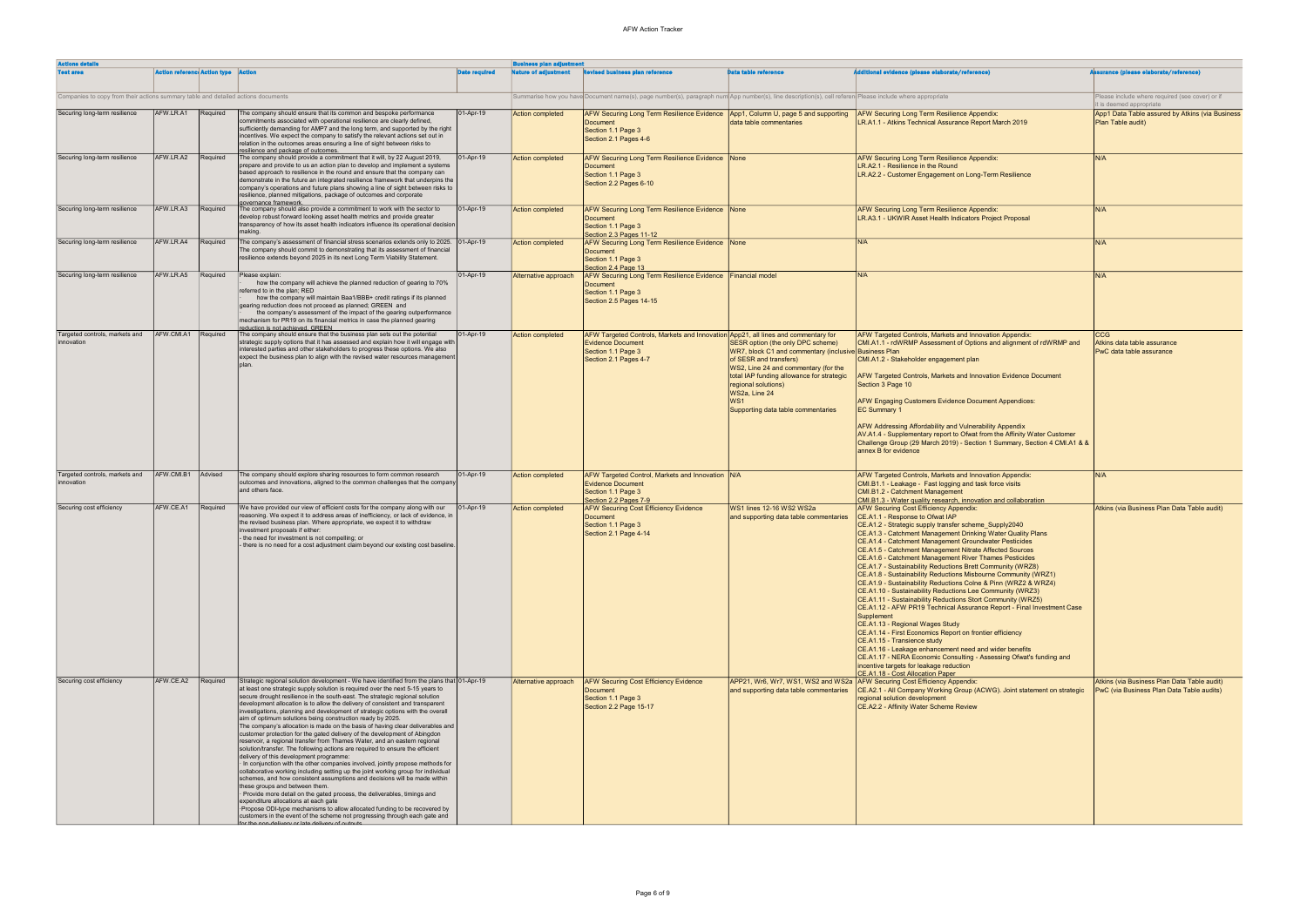| <b>Actions details</b>                                                            |                                     |          |                                                                                                                                                                                                                                                                                                                                                                                                                                                                                                                                                                                                                                                                                                                                                                                                                                                                                                                                         |                      | <b>Business plan adjustment</b> |                                                                                                                                                          |                                                                                                                                      |                                                                                                                                                                                                                                                                                                                                                                                                                                                                                                                         |                                                                                                                                                                                                                                                               |
|-----------------------------------------------------------------------------------|-------------------------------------|----------|-----------------------------------------------------------------------------------------------------------------------------------------------------------------------------------------------------------------------------------------------------------------------------------------------------------------------------------------------------------------------------------------------------------------------------------------------------------------------------------------------------------------------------------------------------------------------------------------------------------------------------------------------------------------------------------------------------------------------------------------------------------------------------------------------------------------------------------------------------------------------------------------------------------------------------------------|----------------------|---------------------------------|----------------------------------------------------------------------------------------------------------------------------------------------------------|--------------------------------------------------------------------------------------------------------------------------------------|-------------------------------------------------------------------------------------------------------------------------------------------------------------------------------------------------------------------------------------------------------------------------------------------------------------------------------------------------------------------------------------------------------------------------------------------------------------------------------------------------------------------------|---------------------------------------------------------------------------------------------------------------------------------------------------------------------------------------------------------------------------------------------------------------|
| <b>Test area</b>                                                                  | <b>Action reference Action type</b> |          |                                                                                                                                                                                                                                                                                                                                                                                                                                                                                                                                                                                                                                                                                                                                                                                                                                                                                                                                         | <b>Date required</b> | Nature of adjustment            | <b>Revised business plan reference</b>                                                                                                                   | <b>Data table reference</b>                                                                                                          | ditional evidence (please elaborate/reference)                                                                                                                                                                                                                                                                                                                                                                                                                                                                          | <b>irance (please elaborate/reference)</b>                                                                                                                                                                                                                    |
| Companies to copy from their actions summary table and detailed actions documents |                                     |          |                                                                                                                                                                                                                                                                                                                                                                                                                                                                                                                                                                                                                                                                                                                                                                                                                                                                                                                                         |                      |                                 | Summarise how you have Document name(s), page number(s), paragraph num App number(s), line description(s), cell referen(Please include where appropriate |                                                                                                                                      |                                                                                                                                                                                                                                                                                                                                                                                                                                                                                                                         | Please include where required (see cover) or if<br>it is deemed appropriate                                                                                                                                                                                   |
|                                                                                   |                                     |          |                                                                                                                                                                                                                                                                                                                                                                                                                                                                                                                                                                                                                                                                                                                                                                                                                                                                                                                                         |                      |                                 |                                                                                                                                                          |                                                                                                                                      |                                                                                                                                                                                                                                                                                                                                                                                                                                                                                                                         |                                                                                                                                                                                                                                                               |
| Securing cost efficiency                                                          | AFW.CE.A3 Required                  |          | We require further clarity on the company's proposals for a cost adjustment<br>mechanism for the Amber WINEP schemes included in its investment<br>programme. The company should therefore advise how the sustainability<br>reductions and 28 river morphology projects referred to in section 10.19 of<br>Appendix 10 map on to the 13 Amber schemes listed in WINEP3. The company<br>should also provide a breakdown of the expenditure (capex and Opex)<br>allocated for these 13 schemes between lines in Tables WS2. We also need<br>clarity on how the volumes and costs set out in the tables in section 10.19.1<br>relate to the corresponding data in the table on p68 of Appendix 6. Finally, the<br>company should explain why it considers it appropriate to propose a single unit<br>cost for supply and demand-side measures rather than separate unit costs<br>aiven the differing nature of the work and costs involved | $ 01 - Apr-19 $      | <b>Action completed</b>         | <b>AFW Securing Cost Efficiency Evidence</b><br>Document<br>Section 1.1 Page 3<br>Section 2.3 Page 18-23                                                 | IN/A                                                                                                                                 | <b>AFW Securing Cost Efficiency Appendix:</b><br>CE.A3.1 - Amber WINEP Queries Response                                                                                                                                                                                                                                                                                                                                                                                                                                 | Atkins (via Business Plan Data Table audit)                                                                                                                                                                                                                   |
| Securing cost efficiency                                                          | AFW.CE.A4                           | Required | There may be significant impacts in terms of investment or type of investment<br>as a result of the metaldehyde ban. The company should investigate and agree<br>with the DWI the scale and timing of any potential changes compared to its<br>submitted plans. Significant changes and uncertainty may require an outcome<br>delivery incentive to protect customers in the instance of expenditure not being<br>required. Should the company propose a performance commitment and<br>outcome delivery incentive, the company should provide evidence to justify the<br>level of the performance commitment and the outcome delivery incentive rates<br>proposed, in line with our Final Methodology. We expect to receive evidence of<br>customer support for outperformance payments, where proposed, and that the<br>incentive rates proposed are reflective of customer valuations.                                                | $ 01 - Apr-19 $      | No longer applicable            | <b>AFW Securing Cost Efficiency Evidence</b><br><b>Document</b><br>Section 1.1 Page 3<br>Section 2.4 Page 24-25                                          | IN/A                                                                                                                                 | <b>AFW Securing Cost Efficiency Appendix:</b><br>CE.A4.1 - DWI Letter<br>CE.A4.2 - Metaldehyde follow-up letter<br>CE.A1.4 - Catchment Management Groundwater Pesticides<br>CE.A1.6 - Catchment Management River Thames Pesticides                                                                                                                                                                                                                                                                                      | N/A                                                                                                                                                                                                                                                           |
| Aligning risk and return                                                          | AFW.RR.A1                           | Required | The company should revise its business plan and associated financial modelling $01$ -Apr-19<br>to be based on our 'early view' of long term CPIH of 2.0% and RPI of 3.0%, or<br>provide compelling evidence why this is not appropriate.                                                                                                                                                                                                                                                                                                                                                                                                                                                                                                                                                                                                                                                                                                |                      | <b>Action completed</b>         | <b>AFW Aligning Risk and Return Evidence</b><br><b>Document</b><br>Section 1.1 Pages 3-4<br>Section 2.1 Page 5                                           | App23<br>Financial model output data tables.<br>Supporting data table commentaries                                                   | <b>AFW Aligning Risk and Return Appendix:</b><br>RR.A1.1 - KPMG Assurance Report: financial model<br>RR.A1.2 - PwC (financial) data table assurance                                                                                                                                                                                                                                                                                                                                                                     | KPMG assurance of financial model - included in<br><b>AFW Risk and Return Evidence Document</b><br>Appendix section RR.A1.1<br>PwC (financial) data table assurance - included in<br><b>AFW Risk and Return Evidence Document</b><br>Appendix section RR.A1.2 |
| Aligning risk and return                                                          | AFW.RR.A2                           | Required | The company should provide further explanation to underpin the assumptions<br>made on water trading in the RoRE analysis.                                                                                                                                                                                                                                                                                                                                                                                                                                                                                                                                                                                                                                                                                                                                                                                                               | $ 01-Apr-19 $        | <b>Action completed</b>         | <b>AFW Aligning Risk and Return Evidence</b><br><b>Document</b><br>Section 1.1 Pages 3-4<br>Section 2.2 Pages 6-7                                        | App 26<br>Supporting data table commentaries                                                                                         | IN/A                                                                                                                                                                                                                                                                                                                                                                                                                                                                                                                    | Atkins assurance report - Covered in appendix<br><b>RR A1.2</b><br>PwC (financial) data table assurance - included in<br><b>AFW Risk and Return Evidence Document</b><br>Appendix section RR.A1.2                                                             |
| Aligning risk and return                                                          | AFW.RR.A3                           | Required | The company should amend its overall assessment of RoRE outcomes, or<br>provide convincing evidence to explain why it is reasonable to assume totex<br>outcomes should be asymmetrically skewed to the downside for the notional<br>company within an incentive based regime.                                                                                                                                                                                                                                                                                                                                                                                                                                                                                                                                                                                                                                                           | 01-Apr-19            | <b>Action completed</b>         | AFW Aligning Risk and Return Evidence<br><b>Document</b><br>Section 1.1 Pages 3-4<br>Section 2.3 Pages 7-8                                               | App 26<br>Supporting data table commentaries                                                                                         | IN/A                                                                                                                                                                                                                                                                                                                                                                                                                                                                                                                    | Atkins assurance report included in AFW Risk<br>and Return Evidence Document Appendix section<br><b>RR.A1.1</b><br><b>PwC</b>                                                                                                                                 |
| Aligning risk and return                                                          | AFW.RR.A4                           | Required | The company should remove the uncertainty mechanism for metaldehyde or<br>provide further evidence to demonstrate why the uncertainty mechanism is<br>required - specifically whether the cost item will remain uncertain at the time of<br>draft and final determinations.<br>The company should remove the uncertainty mechanism for sustainability<br>reductions or provide convincing evidence that adequate protections are not<br>already in place given totex cost sharing arrangements and scope for<br>transitional arrangements at PR24.<br>If the company retains an uncertainty mechanism in its revised business plan, it<br>should ensure the proposal is underpinned by RoRE assessment in accordance                                                                                                                                                                                                                    | $ 01 - Apr-19 $      | <b>Action completed</b>         | AFW Aligning Risk and Return Evidence<br><b>Document</b><br>Section 1.1 Pages 3-4<br>Section 2.4 Pages 9-12                                              | App26<br>Supporting data table commentaries                                                                                          | <b>AFW Aligning Risk and Return Appendix:</b><br>RR.A4.1 - Affinity Water rdWRMP Pre-consultation Focus Groups 1. A report<br>on outcomes of customer focus groups run in December 2018.<br>RR.A4.2 - Affinity Water rdWRMP Pre-consultation Customer Focus Groups 2<br>Report. A report on outcomes of customer focus groups run in January 2019.<br>RR.A4.3 - SR Brett - 20 MI per Day. A summary of the options considered and<br>preferred option selected.<br>RR.A4.4 - Correspondence with the Environment Agency | PwC (financial) data table assurance - included in<br><b>AFW Risk and Return Evidence Document</b><br>Appendix section RR.A1.                                                                                                                                 |
| Aligning risk and return                                                          | AFW.RR.A5                           | Required | with section 10.4.3 of the PR19 methodology.<br>The company should provide further evidence to reconcile the financial ratios<br>set out in the business plan tables to those produced in the official financial<br>model and explain why these are appropriate for the company's assessment of<br>financeability.                                                                                                                                                                                                                                                                                                                                                                                                                                                                                                                                                                                                                      | $ 01-Apr-19 $        | <b>Action completed</b>         | AFW Aligning Risk and Return Evidence<br><b>Document</b><br>Section 1.1 Pages 3-4<br>Section 2.5 Pages 12-13                                             | App 10<br>Supporting data table commentaries                                                                                         | <b>AFW Aligning Risk and Return Appendix:</b><br>RR.A1.1 - KPMG assurance report: financial model<br>RR.A1.2 - PwC (financial) data tables assurance report                                                                                                                                                                                                                                                                                                                                                             | KPMG assurance of financial model - included in<br><b>AFW Risk and Return Evidence Document</b><br>Appendix RR.A1.1                                                                                                                                           |
| Aligning risk and return                                                          | AFW.RR.A6                           | Required | The company should assess the financeability of the notional company in<br>relation to financial ratios produced by the official financial model for the<br>notional company as set out in the methodology including the component parts<br>of the early view cost of capital.                                                                                                                                                                                                                                                                                                                                                                                                                                                                                                                                                                                                                                                          | 01-Apr-19            | <b>Action completed</b>         | AFW Aligning Risk and Return Evidence<br>Document<br>Section 1.1 Pages 3-4<br>Section 2.6 Pages 13-16                                                    | App 10<br>App 11a<br>App 12a<br>App 15a<br>Supporting data table commentaries                                                        | <b>AFW Aligning Risk and Return Appendix:</b><br>RR.A1.1. - KPMG assurance report: financial model<br>RR.A1.2 - PwC (financial) data tables assurance report<br>RR.A6.1 - Moody's Financial Ratio Guidance<br><b>AFW Aligning Risk and Return Evidence Document:</b><br>Section 2.1 Page 5 (RR.A1)<br>Section 2.7 Pages 17-20 (RR.A7)<br>Section 2.9 Pages 21-26 (RR.A9)                                                                                                                                                | KPMG assurance of financial model - included in<br><b>AFW Risk and Return Evidence Document</b><br>Appendix section RR.A1.1<br>PwC (financial) data table assurance - included in<br><b>AFW Risk and Return Evidence Document</b><br>Appendix section RR.A1.2 |
| Aligning risk and return                                                          | AFW.RR.A7                           | Required | The company should set out the steps taken and the assurance obtained by the $[01-Apr-19]$<br>board in order to assess financeability of the business plan.                                                                                                                                                                                                                                                                                                                                                                                                                                                                                                                                                                                                                                                                                                                                                                             |                      | <b>Action completed</b>         | AFW Aligning Risk and Return Evidence<br><b>Document</b><br>Section 1.1 Pages 3-4<br>Section 2.7 Pages 17-20                                             | N/A                                                                                                                                  | <b>AFW Aligning Risk and Return Appendix:</b><br>RR.A1.1 - KPMG assurance report: financial model<br>RR.A7.1 - PR19 Actual Structure Financial Stress Tests<br><b>AFW Aligning Risk and Return Evidence Document</b><br>Section 2.1 Page 5 (evidence for RR.A1)                                                                                                                                                                                                                                                         | KPMG assurance of financial model - included in<br><b>AFW Risk and Return Evidence Document</b><br>Appendix RR.A1.1                                                                                                                                           |
| Aligning risk and return                                                          | AFW.RR.A8                           | Required | The company should provide further evidence to support its view that the key<br>financial ratios are consistent with the target credit ratings including how the<br>threshold levels for each of the ratios have been determined.                                                                                                                                                                                                                                                                                                                                                                                                                                                                                                                                                                                                                                                                                                       | $ 01 - Apr-19 $      | <b>Action completed</b>         | AFW Aligning Risk and Return Evidence<br><b>Document</b><br>Section 1.1 Pages 3-4<br>Section 2.8 Page 21                                                 | N/A                                                                                                                                  | <b>AFW Aligning Risk and Return Evidence Document</b><br>Section 2.7 Pages 17-20 (evidence for RR.A7)                                                                                                                                                                                                                                                                                                                                                                                                                   | N/A                                                                                                                                                                                                                                                           |
| Aligning risk and return                                                          | AFW.RR.A9                           | Required | The company should set out how the approach to setting PAYG and RCV run- 01-Apr-19<br>off rates reflects the forecast costs and the depreciation of the underlying RCV<br>for the company for each wholesale control and provide further evidence to<br>demonstrate that the rates are consistent with the company's approach.                                                                                                                                                                                                                                                                                                                                                                                                                                                                                                                                                                                                          |                      | <b>Action completed</b>         | AFW Aligning Risk and Return Evidence<br><b>Document</b><br>Section 1.1 Pages 3-4<br>Section 2.9 Pages 21-26                                             | WN4<br>WR4<br>Financial model output data tables.<br>Supporting data table commentaries                                              | <b>AFW Aligning Risk and Return Appendix:</b><br>RR.A1.1 - KPMG assurance report: financial model<br>RR.A1.2 - PwC (financial) data tables assurance report                                                                                                                                                                                                                                                                                                                                                             | KPMG assurance of financial model - included in<br><b>AFW Risk and Return Evidence Document</b><br>Appendix section RR.A1.1<br>PwC (financial) data table assurance - included in<br><b>AFW Risk and Return Evidence Document</b><br>Appendix section RR.A1.2 |
| Aligning risk and return                                                          | AFW.RR.A10 Required                 |          | The company should set out the steps taken to address the concerns raised by $ 01$ -Apr-19<br>the Customer Challenge Group in relation to the late addition of the final bill<br>profile to the business plan, providing evidence that the annual bill profile set<br>out in the business plan is consistent with customer preferences.                                                                                                                                                                                                                                                                                                                                                                                                                                                                                                                                                                                                 |                      | <b>Action completed</b>         | AFW Aligning Risk and Return Evidence<br><b>Document</b><br>Section 1.1 Pages 3-4<br>Section 2.10 Pages 26-29                                            | IN/A                                                                                                                                 | <b>AFW Aligning Risk and Return Appendix:</b><br>RR.A10.1 - Ipsos Mori Triangulation Report June 2018<br>RR.A10.2 - Supplementary report to Ofwat from the Affinity Water Customer<br>Challenge Group (29 March 2019) - section 1 summary, section 1.4 approach &<br>section 4 RR.A10 & annex B for evidence<br>RR.A10.3 - Verve customer research report March 2019                                                                                                                                                    | CCG - this is described in CCG's Supplementary<br>Report to Ofwat                                                                                                                                                                                             |
| Aligning risk and return                                                          | AFW.RR.A11   Required               |          | The company should provide convincing evidence that its exposure to revenue $ 01$ -Apr-19<br>variation is as wide as its RoRE risk analysis suggests, particularly with regard<br>to the regulatory protections in place.                                                                                                                                                                                                                                                                                                                                                                                                                                                                                                                                                                                                                                                                                                               |                      | <b>Action completed</b>         | AFW Aligning Risk and Return Evidence<br><b>Document</b><br>Section 1.1 Pages 3-4<br>Section 2.11 Pages 30-31                                            | App 26<br>Supporting data table commentaries                                                                                         | IN/A                                                                                                                                                                                                                                                                                                                                                                                                                                                                                                                    | PwC (financial) data table assurance - included in<br><b>AFW Risk and Return Evidence Document</b><br>Appendix section RR.A1.                                                                                                                                 |
| Aligning risk and return                                                          | AFW.RR.B1                           | Advised  | The company should provide a clearer link between its internal risk<br>management and mitigation procedures and the RoRE analysis.                                                                                                                                                                                                                                                                                                                                                                                                                                                                                                                                                                                                                                                                                                                                                                                                      | 01-Apr-19            | <b>Action completed</b>         | <b>AFW Aligning Risk and Return Evidence</b><br><b>Document</b><br>Section 1.1 Pages 3-4<br>Section 2.12 Page 31                                         | App26<br>As a result of ant change, all financial<br>model output data tables will be affected<br>Supporting data table commentaries | IN/A                                                                                                                                                                                                                                                                                                                                                                                                                                                                                                                    | PwC (financial) data table assurance - included in<br><b>AFW Risk and Return Evidence Document</b><br>Appendix section RR.A1.                                                                                                                                 |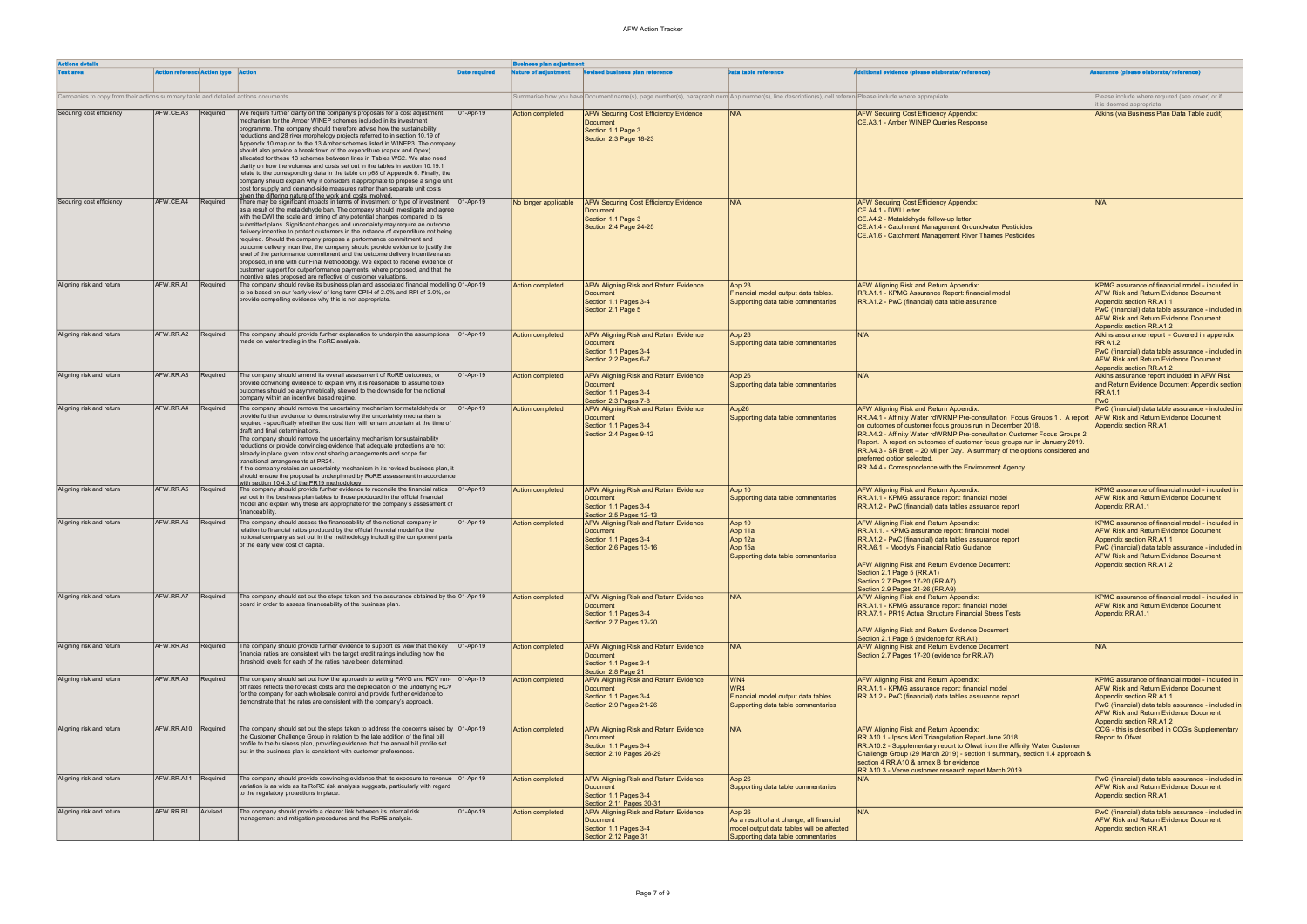| <b>Actions details</b>                                                            |                    |                                     |                                                                                                                                                                                                                                                                                                                                                                                                                                                                                                                                                                                                                                                                                   |                      | Business plan adjustment    |                                                                                                                                                          |                                                                                                             |                                                                                                                                                                                                                                                                                                                                                                                                                                                                                                                                                                                                                                                                                                                                                                                                                                                                                                                                                                                                                                  |                                                                             |
|-----------------------------------------------------------------------------------|--------------------|-------------------------------------|-----------------------------------------------------------------------------------------------------------------------------------------------------------------------------------------------------------------------------------------------------------------------------------------------------------------------------------------------------------------------------------------------------------------------------------------------------------------------------------------------------------------------------------------------------------------------------------------------------------------------------------------------------------------------------------|----------------------|-----------------------------|----------------------------------------------------------------------------------------------------------------------------------------------------------|-------------------------------------------------------------------------------------------------------------|----------------------------------------------------------------------------------------------------------------------------------------------------------------------------------------------------------------------------------------------------------------------------------------------------------------------------------------------------------------------------------------------------------------------------------------------------------------------------------------------------------------------------------------------------------------------------------------------------------------------------------------------------------------------------------------------------------------------------------------------------------------------------------------------------------------------------------------------------------------------------------------------------------------------------------------------------------------------------------------------------------------------------------|-----------------------------------------------------------------------------|
| <b>Test area</b>                                                                  |                    | <b>Action reference Action type</b> |                                                                                                                                                                                                                                                                                                                                                                                                                                                                                                                                                                                                                                                                                   | <b>Date required</b> | <b>Nature of adjustment</b> | <b>Revised business plan reference</b>                                                                                                                   | <b>Data table reference</b>                                                                                 | dditional evidence (please elaborate/reference)                                                                                                                                                                                                                                                                                                                                                                                                                                                                                                                                                                                                                                                                                                                                                                                                                                                                                                                                                                                  | <b>Assurance (please elaborate/reference)</b>                               |
| Companies to copy from their actions summary table and detailed actions documents |                    |                                     |                                                                                                                                                                                                                                                                                                                                                                                                                                                                                                                                                                                                                                                                                   |                      |                             | Summarise how you have Document name(s), page number(s), paragraph num App number(s), line description(s), cell referen Please include where appropriate |                                                                                                             |                                                                                                                                                                                                                                                                                                                                                                                                                                                                                                                                                                                                                                                                                                                                                                                                                                                                                                                                                                                                                                  | Please include where required (see cover) or if<br>it is deemed appropriate |
| Accounting for past delivery                                                      | AFW.PD.A1 Required |                                     | PR14 Land sales: Affinity Water is required to provide sufficient evidence to<br>support the forecast trajectory in table App9.                                                                                                                                                                                                                                                                                                                                                                                                                                                                                                                                                   | $ 01 - Apr-19 $      | <b>Action completed</b>     | AFW Accounting for Past Delivery Evidence<br><b>Document</b><br>Section 1.1 Page 3<br>Section 2.1 Pages 4-5                                              | App9 (line 2)<br>Supporting data table commentaries                                                         | <b>AFW Accounting for Past Delivery Appendix:</b><br>PD.A1.1 - PwC (Financials) Data Table Assurance Report                                                                                                                                                                                                                                                                                                                                                                                                                                                                                                                                                                                                                                                                                                                                                                                                                                                                                                                      | PwC (via Business Plan Data Table audit)                                    |
| Accounting for past delivery                                                      | AFW.PD.A2          | Required                            | PR14 Outcome delivery incentives: Affinity Water is required to update its<br>forecast for 2019-20 performance to take account of the actual 2018-19<br>performance for all its performance commitments. We expect the company to<br>pay particular focus where we found the evidence provided in its business plan<br>for the 2018-20 forecasts to be insufficient which was for:<br>W-A2: Average water use<br>W-A3: Water available for use<br>W-B1: Compliance with water quality standards (mean zonal compliance)<br>W-B2: Customer contacts for discolouration<br>W-C2: Number of burst mains<br>W-A1: Leakage<br>W-C1: Unnlanned interruntions to sunnly over 12 hours.   | 15-Jul-19            | Action due later            | AFW Accounting for Past Delivery Evidence<br>Document<br>Section 1.1 Page 3<br>Section 2.2 Pages 5-6                                                     | IN/A                                                                                                        | N/A                                                                                                                                                                                                                                                                                                                                                                                                                                                                                                                                                                                                                                                                                                                                                                                                                                                                                                                                                                                                                              | <b>APR</b> assurance                                                        |
| Accounting for past delivery                                                      | AFW.PD.A3          | Required                            | PR14 Residential retail: Affinity Water is required to clarify what the correct<br>number of unmetered water customers in 2016-2017 is; and clarify the<br>justification for its table R9 2019-2020 forecast which departs from the<br>previously observed trends.                                                                                                                                                                                                                                                                                                                                                                                                                | 01-Apr-19            | Action completed            | <b>AFW Accounting for Past Delivery Evidence</b><br><b>Document</b><br>Section 1.1 Page 3<br>Section 2.3 Pages 6-8                                       | R1 (line 16), R9 (lines, 13, 16, 19, 45 &<br>46), App30, WS3 and App4<br>Supporting data table commentaries | <b>AFW Accounting for Past Delivery Appendix:</b><br>PD.A3.1 - Atkins Technical Assurance Report March 2019                                                                                                                                                                                                                                                                                                                                                                                                                                                                                                                                                                                                                                                                                                                                                                                                                                                                                                                      | PwC (via Business Plan Data Table audit)                                    |
| Accounting for past delivery                                                      | AFW.PD.A4          | Required                            | PR14 Totex: Affinity Water is required to provide an explanation on why 2017- 01-Apr-19<br>18 expenditure values differ in the annual performance report and the submitted<br>business plan table WS15 making corrective changes as appropriate in its<br>annual performance report data or business plan table WS15 data; and provide<br>a detailed and numerically supported explanation to accompany its forecasted<br>performance for years 2018-19 and 2019-20.                                                                                                                                                                                                              |                      | <b>Action completed</b>     | <b>AFW Accounting for Past Delivery Evidence</b><br><b>Document</b><br>Section 1.1 Page 3<br>Section 2.4 Pages 8-11                                      | <b>WS15</b><br>Supporting data table commentaries                                                           | N/A                                                                                                                                                                                                                                                                                                                                                                                                                                                                                                                                                                                                                                                                                                                                                                                                                                                                                                                                                                                                                              | PwC (via Business Plan Data Table audit)                                    |
| Accounting for past delivery                                                      | AFW.PD.A5          | Required                            | PR14 Wholesale revenue forecasting incentive mechanism: Affinity Water is<br>required to provide an explanation to support the table WS13 forecasted<br>performance for years 2018-19 and 2019-20.                                                                                                                                                                                                                                                                                                                                                                                                                                                                                | $ 01 - Apr - 19 $    | Action completed            | AFW Accounting for Past Delivery Evidence<br><b>Document</b><br>Section 1.1 Page 3<br>Section 2.5 Pages 12-15                                            | WS13 (lines 15-20 and 24)<br>Supporting data table commentaries                                             | AFW Accounting for Past Delivery Appendix:<br>PD.A1.1 - PwC (Financials) Data Table Assurance Report<br>PD.A5.1 - P47 of setting price controls for 2015-20: final price control<br>determination notice: policy chapter A3 - Wholesale water and waste water cost<br>and revenue                                                                                                                                                                                                                                                                                                                                                                                                                                                                                                                                                                                                                                                                                                                                                | PwC (via Business Plan Data Table audit)                                    |
| Accounting for past delivery                                                      | AFW.PD.A6          | Required                            | PR14 reconciliations: Further to the actions we have set out to address our<br>concerns over the evidence provided in its business plan for the individual<br>reconciliations, we will require the company to refresh all of its PR14<br>reconciliations to replace its 2018-19 forecast performance with 2018-19 actual<br>performance and update the evidence for its forecast 2019-20 performance<br>taking into account of the actual 2018-19 performance                                                                                                                                                                                                                     | 15-Jul-19            | Action due later            | <b>AFW Accounting for Past Delivery Evidence</b><br>Document<br>Section 1.1 Page 3<br>Section 2.6 Page 15                                                | IN/A                                                                                                        | N/A                                                                                                                                                                                                                                                                                                                                                                                                                                                                                                                                                                                                                                                                                                                                                                                                                                                                                                                                                                                                                              | N/A                                                                         |
| Accounting for past delivery                                                      | AFW.PD.B1          | Advised                             | Affinity Water should produce and provide additional evidence that it has<br>identified:<br>• the drivers of its performance past and current outcomes performance,<br>including financial and reputational performance commitments;<br>· lessons learnt from good and poor past and current performance;<br>• the performance gap between current performance and proposed<br>performance in the 2020-25 business plan; and<br>• measures to ensure deliverability of the 2020-25 business plan.                                                                                                                                                                                 | 24-May-19            | Action due later            | <b>AFW Accounting for Past Delivery Evidence</b><br>Document<br>Section 1.1 Page 3<br>Section 2.7 Page 16                                                | N/A                                                                                                         | N/A                                                                                                                                                                                                                                                                                                                                                                                                                                                                                                                                                                                                                                                                                                                                                                                                                                                                                                                                                                                                                              | N/A                                                                         |
| Accounting for past delivery                                                      | AFW.PD.B2          | Advised                             | Affinity Water should produce and provide an action plan that sets out:<br>• how Affinity Water will continuously monitor performance against PR14 and<br>PR19 performance commitments, including how this relates to section 3 of the<br>Annual Performance Report and what evidence it will look for beyond itself and<br>the sector;<br>• how Affinity Water will identify drivers of performance and lessons learnt from<br>both good and poor performance;<br>• how Affinity Water will identify measures to improve performance and<br>integrate these into its business; and<br>• how Affinity Water will ensure that this is a continuous rather than one-off<br>process. | 24-May-19            | Action due later            | <b>AFW Accounting for Past Delivery Evidence</b><br>Document<br>Section 1.1 Page 3<br>Section 2.8 Page 16                                                | N/A                                                                                                         | N/A                                                                                                                                                                                                                                                                                                                                                                                                                                                                                                                                                                                                                                                                                                                                                                                                                                                                                                                                                                                                                              | N/A                                                                         |
| Accounting for past delivery                                                      | AFW.PD.B3          | Advised                             | Affinity Water should produce and provide additional evidence that it has<br>identified:<br>• the drivers of its complaints handling performance both in terms of the number<br>of complaints and how well complaints are dealt with,<br>· lessons learnt from good and poor past and current performance;<br>• the performance gap between current performance and proposed<br>performance in the 2020-25 business plan; and<br>• the measures planned or already in place to ensure deliverability of the 2020-<br>25 business plan.                                                                                                                                            | $ 24-May-19$         | Action completed            | <b>AFW Accounting for Past Delivery Evidence</b><br>Document<br>Section 1.1 Page 3<br>Section 2.9 Pages 17-20                                            |                                                                                                             | <b>AFW Accounting for Past Delivery Appendix:</b><br>PD.B3.1 - Complaints Root Cause Analysis and Action Plan Examples<br>PD.B3.2 - Chart showing reduction in complaints response time for all business<br>PD.B3.3 - Chart showing improvement to CSAT score April 15 - Jan 19<br>PD.B3.4 - Chart showing reduction in Stage 1 complaints (all business areas)<br>April 15 - Jan 19<br>PD.B3.4 - Chart showing reduction in Stage 2 complaints (all business areas)<br>April 15 - Jan 19<br>PD.B3.6 - Volume of complaints per 10,000 properties by provider - 17/18<br>PD.B3.7 - Volume of complaints per 10,000 properties 18/19 (Q1-Q3)<br>PD.B3.8 - Percentage of complaints resolved at Stage 1 Q1 15/16 - Q4 18/19<br>PD.B3.9 - Chart showing percentage of calls answered within 30 seconds<br>PD.B3.10 - Case study - Applying lessons learnt from poor, good and<br>acceptable performance in customer communications<br>PD.B3.11 - Drivers of improvement to complaints performance<br>PD.B3.12 - Our Journey to Zero | N/A                                                                         |
| Accounting for past delivery                                                      | AFW.PD.B4          | Advised                             | Affinity Water should produce and provide an action plan that sets out:<br>• how Affinity Water will continuously monitor performance, including with<br>reference to CCWater analysis and targets, and those related to the delivery of<br>C-Mex, including what evidence and best practice it will look for beyond itself<br>and the sector;<br>• how Affinity Water will identify drivers of performance and lessons learnt from<br>both good and poor performance;<br>• how Affinity Water will identify measures to improve performance and<br>integrate these into its business; and<br>. how Affinity Water will ensure that this is a continuous rather than one-off      | $ 24-May-19$         | Action completed            | <b>AFW Accounting for Past Delivery Evidence</b><br>Document<br>Section 1.1 Page 3<br>Section 2.10 Pages 20-22                                           | N/A                                                                                                         | AFW Accounting for Past Delivery Appendix:<br>PD.B4.1 - Letter from Sir Tony Redmond Jan 2018<br>PD.B4.2 - Benchmarking best practise beyond the water sector<br>PD.B4.3 - Table to show drivers of improvement to complaints performance<br>PD.B4.4 - Ensuring a continuous improvement process now and in the future<br>PD.B4.5 - Ensuring a continuous improvement process now and in the future                                                                                                                                                                                                                                                                                                                                                                                                                                                                                                                                                                                                                              | N/A                                                                         |
| Securing confidence and<br>assurance                                              | AFW.CA.A1          | Required                            | The company is required to restate a forward looking Board assurance<br>statement. Please see 'Affinity Water: Securing confidence and assurance<br>detailed actions.                                                                                                                                                                                                                                                                                                                                                                                                                                                                                                             | 01-Apr-19            | Action completed            | <b>AFW Securing Confidence and Assurance</b><br><b>Evidence Document</b><br>Section 1.1 Page 3<br>Section 2.1 Pages 4-6                                  | IN/A                                                                                                        | AFW Securing Confidence and Assurance Appendix:<br>CA.Summary.1 - Assurance Plan<br>CA.A1.1 - Supplemental Board Assurance statement.<br>CA.A1.2 - Atkins Limited: PR19 assurance report investment case supplement<br>CA.A1.3 - Atkins Technical Assurance Report March 2019<br>CA.A1.4 - Summary of Board Governance relating to the Revised Plan                                                                                                                                                                                                                                                                                                                                                                                                                                                                                                                                                                                                                                                                              | Atkins (via Business Plan Data Table audit)                                 |

| dditional evidence (please elaborate/reference)                                                                                                                                                                                                                                                                                                                                                                                                                                                                                                                                                                                                                                                                                                                                                                                                                                                                                                                                                                                    | <b>Assurance (please elaborate/reference)</b>                               |
|------------------------------------------------------------------------------------------------------------------------------------------------------------------------------------------------------------------------------------------------------------------------------------------------------------------------------------------------------------------------------------------------------------------------------------------------------------------------------------------------------------------------------------------------------------------------------------------------------------------------------------------------------------------------------------------------------------------------------------------------------------------------------------------------------------------------------------------------------------------------------------------------------------------------------------------------------------------------------------------------------------------------------------|-----------------------------------------------------------------------------|
| Please include where appropriate                                                                                                                                                                                                                                                                                                                                                                                                                                                                                                                                                                                                                                                                                                                                                                                                                                                                                                                                                                                                   | Please include where required (see cover) or if<br>it is deemed appropriate |
| AFW Accounting for Past Delivery Appendix:<br>PD.A1.1 - PwC (Financials) Data Table Assurance Report                                                                                                                                                                                                                                                                                                                                                                                                                                                                                                                                                                                                                                                                                                                                                                                                                                                                                                                               | PwC (via Business Plan Data Table audit)                                    |
| N/A                                                                                                                                                                                                                                                                                                                                                                                                                                                                                                                                                                                                                                                                                                                                                                                                                                                                                                                                                                                                                                | <b>APR</b> assurance                                                        |
| AFW Accounting for Past Delivery Appendix:<br>PD.A3.1 - Atkins Technical Assurance Report March 2019                                                                                                                                                                                                                                                                                                                                                                                                                                                                                                                                                                                                                                                                                                                                                                                                                                                                                                                               | PwC (via Business Plan Data Table audit)                                    |
| N/A                                                                                                                                                                                                                                                                                                                                                                                                                                                                                                                                                                                                                                                                                                                                                                                                                                                                                                                                                                                                                                | PwC (via Business Plan Data Table audit)                                    |
| AFW Accounting for Past Delivery Appendix:<br>PD.A1.1 - PwC (Financials) Data Table Assurance Report<br>PD.A5.1 - P47 of setting price controls for 2015-20: final price control<br>determination notice: policy chapter A3 - Wholesale water and waste water cost<br>and revenue                                                                                                                                                                                                                                                                                                                                                                                                                                                                                                                                                                                                                                                                                                                                                  | PwC (via Business Plan Data Table audit)                                    |
| N/A                                                                                                                                                                                                                                                                                                                                                                                                                                                                                                                                                                                                                                                                                                                                                                                                                                                                                                                                                                                                                                | N/A                                                                         |
| N/A                                                                                                                                                                                                                                                                                                                                                                                                                                                                                                                                                                                                                                                                                                                                                                                                                                                                                                                                                                                                                                | N/A                                                                         |
| N/A                                                                                                                                                                                                                                                                                                                                                                                                                                                                                                                                                                                                                                                                                                                                                                                                                                                                                                                                                                                                                                | N/A                                                                         |
| AFW Accounting for Past Delivery Appendix:<br>PD.B3.1 - Complaints Root Cause Analysis and Action Plan Examples<br>PD.B3.2 - Chart showing reduction in complaints response time for all business<br>areas<br>PD.B3.3 - Chart showing improvement to CSAT score April 15 - Jan 19<br>PD.B3.4 - Chart showing reduction in Stage 1 complaints (all business areas)<br>April 15 - Jan 19<br>PD.B3.4 - Chart showing reduction in Stage 2 complaints (all business areas)<br>April 15 - Jan 19<br>PD.B3.6 - Volume of complaints per 10,000 properties by provider - 17/18<br>PD.B3.7 - Volume of complaints per 10,000 properties 18/19 (Q1-Q3)<br>PD.B3.8 - Percentage of complaints resolved at Stage 1 Q1 15/16 - Q4 18/19<br>PD.B3.9 - Chart showing percentage of calls answered within 30 seconds<br>PD.B3.10 - Case study - Applying lessons learnt from poor, good and<br>acceptable performance in customer communications<br>PD.B3.11 - Drivers of improvement to complaints performance<br>PD.B3.12 - Our Journey to Zero | N/A                                                                         |
| AFW Accounting for Past Delivery Appendix:<br>PD.B4.1 - Letter from Sir Tony Redmond Jan 2018<br>PD.B4.2 - Benchmarking best practise beyond the water sector<br>PD.B4.3 - Table to show drivers of improvement to complaints performance<br>PD.B4.4 - Ensuring a continuous improvement process now and in the future<br>PD.B4.5 - Ensuring a continuous improvement process now and in the future                                                                                                                                                                                                                                                                                                                                                                                                                                                                                                                                                                                                                                | N/A                                                                         |
| AFW Securing Confidence and Assurance Appendix:<br><b>CA.Summary.1 - Assurance Plan</b><br>CA.A1.1 - Supplemental Board Assurance statement.<br>CA.A1.2 - Atkins Limited: PR19 assurance report investment case supplement<br>CA.A1.3 - Atkins Technical Assurance Report March 2019<br>CA.A1.4 - Summary of Board Governance relating to the Revised Plan                                                                                                                                                                                                                                                                                                                                                                                                                                                                                                                                                                                                                                                                         | Atkins (via Business Plan Data Table audit)                                 |